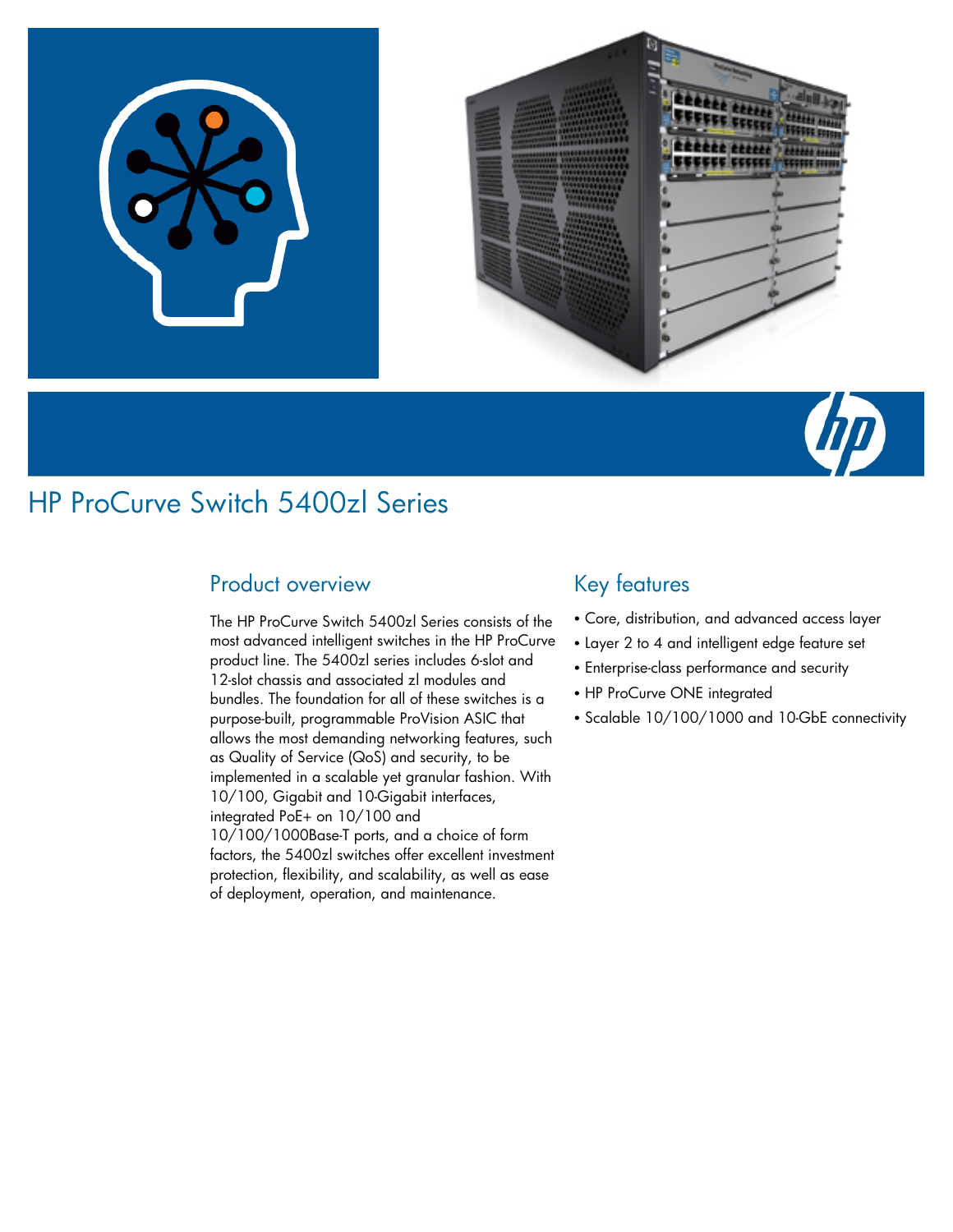## Features and benefits

## Industry-leading warranty



## **Management**

- **Remote Intelligent Mirroring:** mirrors selected ingress/egress traffic based on ACL, port, MAC address, or VLAN to a local or remote 8200zl, 6200yl, 5400zl, or 3500yl switch anywhere on the network
- **RMON, XRMON, and sFlow v5:** provide advanced monitoring and reporting capabilities for statistics, history, alarms, and events
- **IEEE 802.1AB Link Layer Discovery Protocol (LLDP):** automated device discovery protocol provides easy mapping by network management applications
- **Uni-Directional Link Detection (UDLD):** monitors cable between two switches and shuts down the ports on both ends if the cable is broken turning the bi-directional link into uni-directional; this prevents network problems such as loops
- **Management simplicity:** includes ProCurve-common networking features and CLI implementation (common across ProCurve zl and yl switches)
- **Command authorization:** leverages RADIUS to link a custom list of CLI commands to an individual network administrator's login; also provides an audit trail
- **Friendly port names:** allow assignment of descriptive names to ports
- **Dual flash images:** provide independent primary and secondary operating system files for backup while upgrading
- **Multiple configuration files:** can be stored to the flash image

## **Connectivity**

- **NEW IPv6:**
	- **IPv6 host:** enables switches to be managed and deployed at the IPv6 network's edge
- **Dual stack (IPv4/IPv6):** transitions from IPv4 to IPv6, supporting connectivity for both protocols
- **MLD snooping:** forwards IPv6 multicast traffic to the appropriate interface
- **IPv6 ACL/QoS:** supports ACL and QoS for IPv6 network traffic, preventing traffic flooding
- **IPv6 routing:** supports static and OSPFv3 (requires Premium License) routing protocols
- **IEEE 802.3af Power over Ethernet (PoE):** provides up to 15.4 W per port to IEEE 802.3af-compliant PoE-powered devices such as IP phones, wireless access points, and security cameras
- **IEEE 802.3at Power Over Ethernet Plus:** provides up to 30 W per port to IEEE 802.3 for PoE-/PoE+-powered devices such as video IP phones, IEEE 802.11n wireless access points, and advanced pan/zoom/tilt security cameras
- **Prestandard PoE support:** detects and provides power to prestandard PoE devices; see list of supported devices in the product FAQ at www.procurve.com
- **High-density port connectivity:** up to 12 interface module slots and up to 288 wire-speed 10/100/1000 PoE-enabled ports or 48 10-GbE ports per system
- **Jumbo frames:** on Gigabit and 10-Gigabit ports, allow high-performance remote backup and disaster-recovery services
- **Auto-MDIX:** automatically adjusts for straight-through or crossover cables on all 10/100 and 10/100/1000 ports

## Performance

- **High-speed/capacity architecture:** 691.2 Gbps crossbar switching fabric provides intra-module and inter-module switching with 480.3 million pps throughput on the purpose-built ProVision ASICs
- **Selectable queue configurations:** increase performance by selecting the number of queues and associated memory buffering that best meet the requirements of your network applications

For as long as you own the product, with next-business-day advance replacement (available in most countries). The following hardware products have a five-year hardware warranty for the disk drive and lifetime hardware warranty (for as long as you own the product) for the rest of the module: HP ProCurve ONE Services zl Module, HP ProCurve Threat Management Services zl Module, and HP ProCurve MSM765zl Mobility Controller. The following hardware products and their related series modules have a one-year hardware warranty with extensions available: HP ProCurve Routing Switch 9300m series, HP ProCurve Switch 8100fl series, HP ProCurve Network Access Controller 800, and HP ProCurve DCM Controller. The following hardware products have a one-year hardware warranty with extensions available: HP ProCurve M111 Client Bridge, HP ProCurve MSM3xx-R Access Points, HP ProCurve MSM7xx Mobility and Access Controllers, HP ProCurve RF Manager IDS/IPS Systems, HP ProCurve MSM Power Supplies, HP ProCurve 1-Port Power Injector, HP ProCurve CNMS Appliances, and HP ProCurve MSM317 Access Device. Standalone software, upgrades, or licenses may have a different warranty duration. For details, refer to the ProCurve Software License, Warranty, and Support booklet at www.procurve.com/warranty.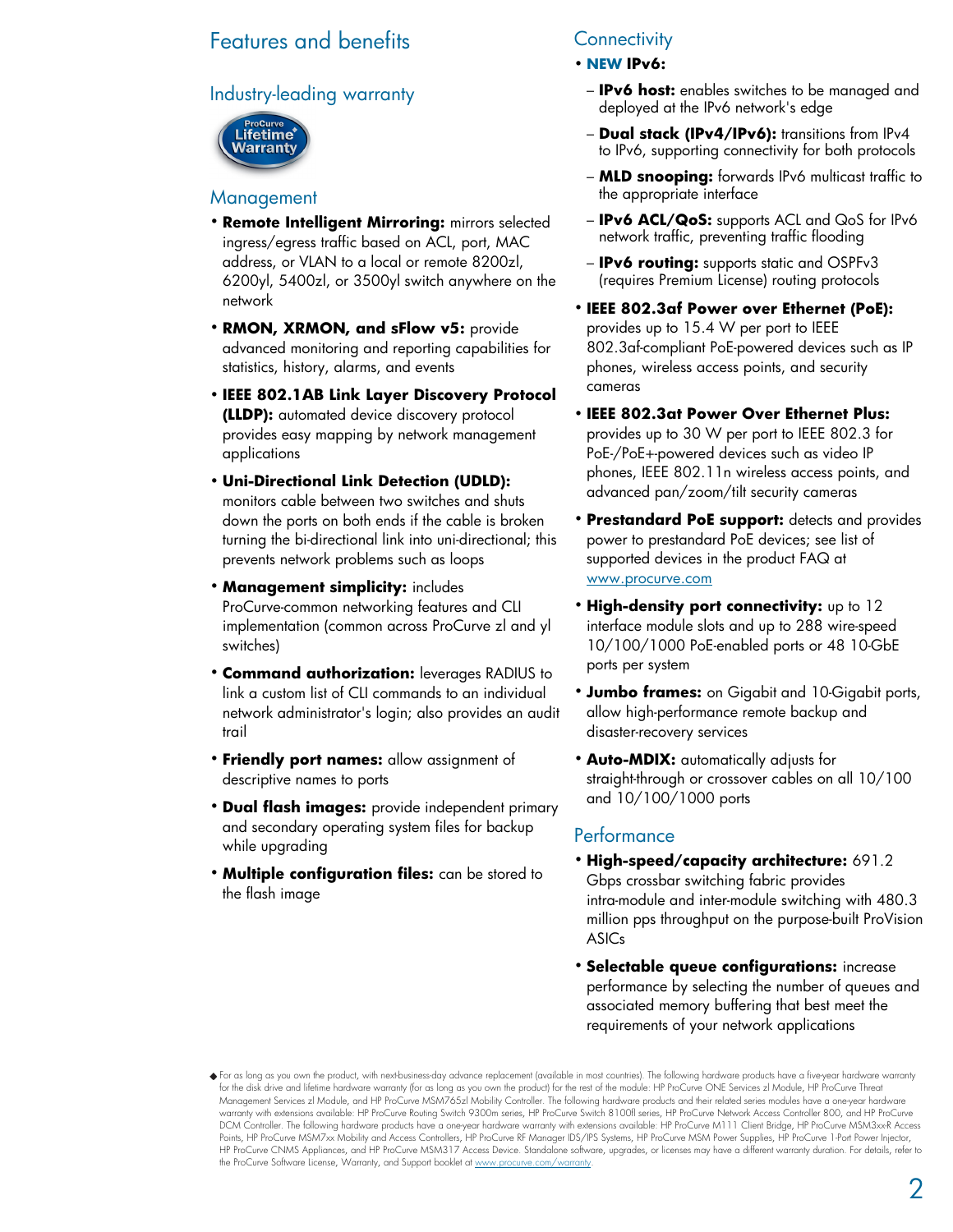## Resiliency and high availability

- **Virtual Router Redundancy Protocol (requires Premium License):** allows groups of two routers to dynamically back each other up to create highly available routed environments
- **IEEE 802.1s Multiple Spanning Tree Protocol:** provides high link availability in multiple VLAN environments by allowing multiple spanning trees; encompasses IEEE 802.1D Spanning Tree Protocol and IEEE 802.1w Rapid Spanning Tree Protocol
- **Server-to-switch distributed trunking:** allows a server to connect to two switches with one logical trunk that consists of multiple physical connections; enables load-balancing and increases resiliency
- **IEEE 802.3ad Link Aggregation Control Protocol (LACP) and ProCurve trunking:** support up to 60 trunks, each with up to 8 links (ports) per trunk
- **Optional redundant power supply (5400zl series):** provides uninterrupted power and allows hot-swapping of the redundant power supplies when installed
- **Hot-swappable modules (5400zl series):** permits modules, mini-GBICs, and power supplies in a redundant power supply configuration to be added or swapped without interrupting the network
- **Sparing simplicity:** ProCurve zl-common accessories (interface modules, power supplies)

## Layer 2 switching

- **IEEE 802.1ad Q-in-Q (requires Premium License):** increases the scalability of an Ethernet network by providing a hierarchical structure; connects multiple LANs on high-speed campus or metro network
- **ProCurve switch meshing:** dynamically load-balances across multiple active redundant links to increase available aggregate bandwidth
- **VLAN support and tagging:** supports the IEEE 802.1Q standard and 2,048 VLANs simultaneously
- **IEEE 802.1v protocol VLANs:** isolate select non-IPv4 protocols automatically into their own VLANs
- **GARP VLAN Registration Protocol:** allows automatic learning and dynamic assignment of VLANs

## Layer 3 services

- **UDP helper function:** allows UDP broadcasts to be directed across router interfaces to specific IP unicast or subnet broadcast addresses and prevents server spoofing for UDP services such as DHCP
- **Loopback interface address:** defines an address in RIP and OSPF that can always be reachable, improving diagnostic capability
- **NEW Route maps:** provide more control during route redistribution; allow filtering and altering of route metrics

## Layer 3 routing

- **NEW Static IP routing:** provides manually configured routing for both IPv4 and IPv6 networks
- **RIP:** provides RIPv1 and RIPv2 routing
- **NEW OSPF (requires Premium License):** provides OSPFv2 for IPv4 routing and OSPFv3 for IPv6 routing

### **Security**

- **Access control lists (ACLs):** provide filtering based on the IP field, source/destination IP address/subnet, and source/destination TCP/UDP port number on a per-VLAN or per-port basis
- **Multiple user authentication methods:**
	- **IEEE 802.1X users per port:** provides authentication of multiple IEEE 802.1X users per port; prevents user "piggybacking" on another user's IEEE 802.1X authentication
- **Web-based authentication:** authenticates from Web browser for clients that do not support IEEE 802.1X supplicant; customized remediation can be processed on an external Web server
- **MAC-based authentication:** client is authenticated with the RADIUS server based on client's MAC address
- **Concurrent IEEE 802.1X, Web, and MAC authentication schemes per port:** switch port will accept up to 32 sessions of IEEE 802.1X, Web, and MAC authentications
- **Virus throttling:** detects traffic patterns typical of WORM-type viruses and either throttles or entirely prevents the virus from spreading across the routed VLANs or bridged interfaces, without requiring external appliances
- **DHCP protection:** blocks DHCP packets from unauthorized DHCP servers, preventing denial-of-service attacks
- **Secure management access:** securely encrypts all access methods (CLI, GUI, or MIB) through SSHv2, SSL, and/or SNMPv3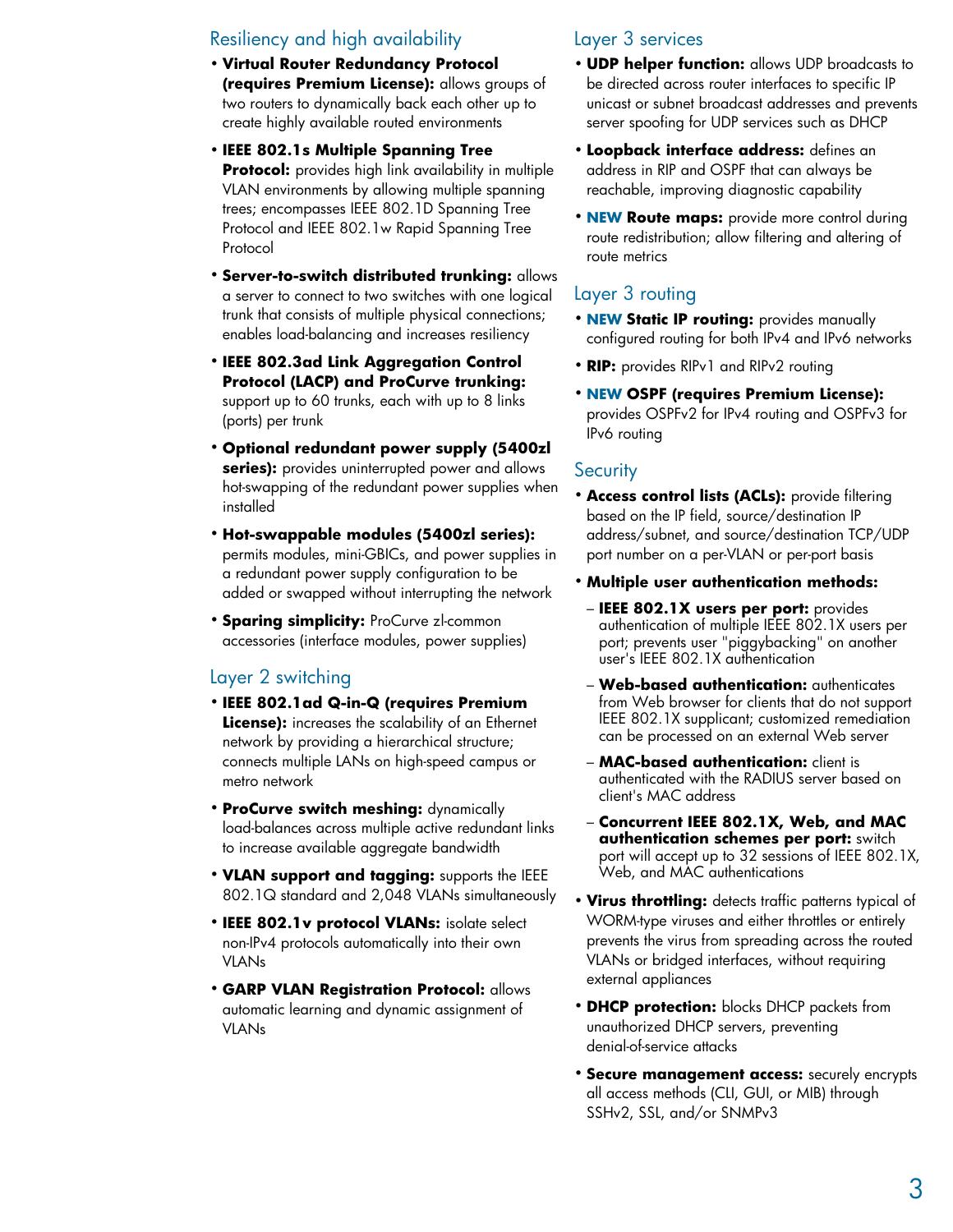- **USB Secure Autorun (requires HP ProCurve Manager Plus):** deploys, diagnoses, and updates switch using a USB flash drive; works with a secure credential to prevent tampering
- **Switch CPU protection:** provides automatic protection against malicious network traffic trying to shut down the switch
- **ICMP throttling:** defeats ICMP denial-of-service attacks by enabling any switch port to automatically throttle ICMP traffic
- **Identity-driven ACL:** enables implementation of a highly granular and flexible access security policy and VLAN assignment specific to each authenticated network user
- **STP BPDU port protection:** blocks Bridge Protocol Data Units (BPDUs) on ports that do not require BPDUs, preventing forged BPDU attacks
- **Dynamic IP lockdown:** works with DHCP protection to block traffic from unauthorized hosts, preventing IP source address spoofing
- **Dynamic ARP protection:** blocks ARP broadcasts from unauthorized hosts, preventing eavesdropping or theft of network data
- **STP Root Guard:** protects root bridge from malicious attack or configuration mistakes
- **Detection of malicious attacks:** monitors 10 types of network traffic and sends a warning when an anomaly that potentially can be caused by malicious attacks is detected
- **Port security:** allows access only to specified MAC addresses, which can be learned or specified by the administrator
- **MAC address lockout:** prevents particular configured MAC addresses from connecting to the network
- **Source-port filtering:** allows only specified ports to communicate with each other
- **RADIUS/TACACS+:** eases switch management security administration by using a password authentication server
- **Secure Shell (SSHv2):** encrypts all transmitted data for secure, remote command-line interface (CLI) access over IP networks
- **Secure Sockets Layer (SSL):** encrypts all HTTP traffic, allowing secure access to the browser-based management GUI in the switch
- **Secure FTP:** allows secure file transfer to and from the switch; protects against unwanted file downloads or unauthorized copying of switch configuration file
- **Management Interface Wizard:** helps ensure that management interfaces such as SNMP, telnet, SSH, SSL, Web, and USB are secured to the desired level
- **Switch management logon security:** can require either RADIUS or TACACS+ authentication for secure switch CLI logon
- **Security banner:** displays a customized security policy when users log in to the switch

## **Convergence**

- **IP multicast routing (requires Premium License):** includes PIM Sparse and Dense modes to route IP multicast traffic
- **IP multicast snooping (data-driven IGMP):** automatically prevents flooding of IP multicast traffic
- **LLDP-MED (Media Endpoint Discovery):** a standard extension of LLDP that stores values for parameters such as QoS and VLAN to automatically configure network devices such as IP phones
- **RADIUS VLAN for voice:** uses standard RADIUS attribute and LLDP-MED to automatically configure VLAN for IP phones
- **PoE allocations:** supports multiple methods (automatic, IEEE 802.3af class, LLDP-MED, or user specified) to allocate PoE power for more efficient energy savings

## Quality of Service (QoS)

- **Advanced classifier-based QoS:** classifies traffic using multiple match criteria based on L2/3/4 information; applies QoS policies such as setting priority level and rate limit to selected traffic on a per-port or per-VLAN basis
- **Layer 4 prioritization:** enables prioritization based on TCP/UDP port numbers
- **Traffic prioritization:** allows real-time traffic classification into eight priority levels mapped to eight queues
- **Bandwidth shaping:**
- **Port-based rate limiting:** provides per-port ingress/egress enforced maximum bandwidth
- **Classifier-based rate limiting:** uses ACL to enforce maximum bandwidth for ingress traffic on each port
- **Guaranteed minimum:** provides per-port, per-queue egress-based guaranteed minimum bandwidth
- **Class of Service (CoS):** sets the IEEE 802.1p priority tag based on IP address, IP Type of Service (ToS), L3 protocol, TCP/UDP port number, source port, and DiffServ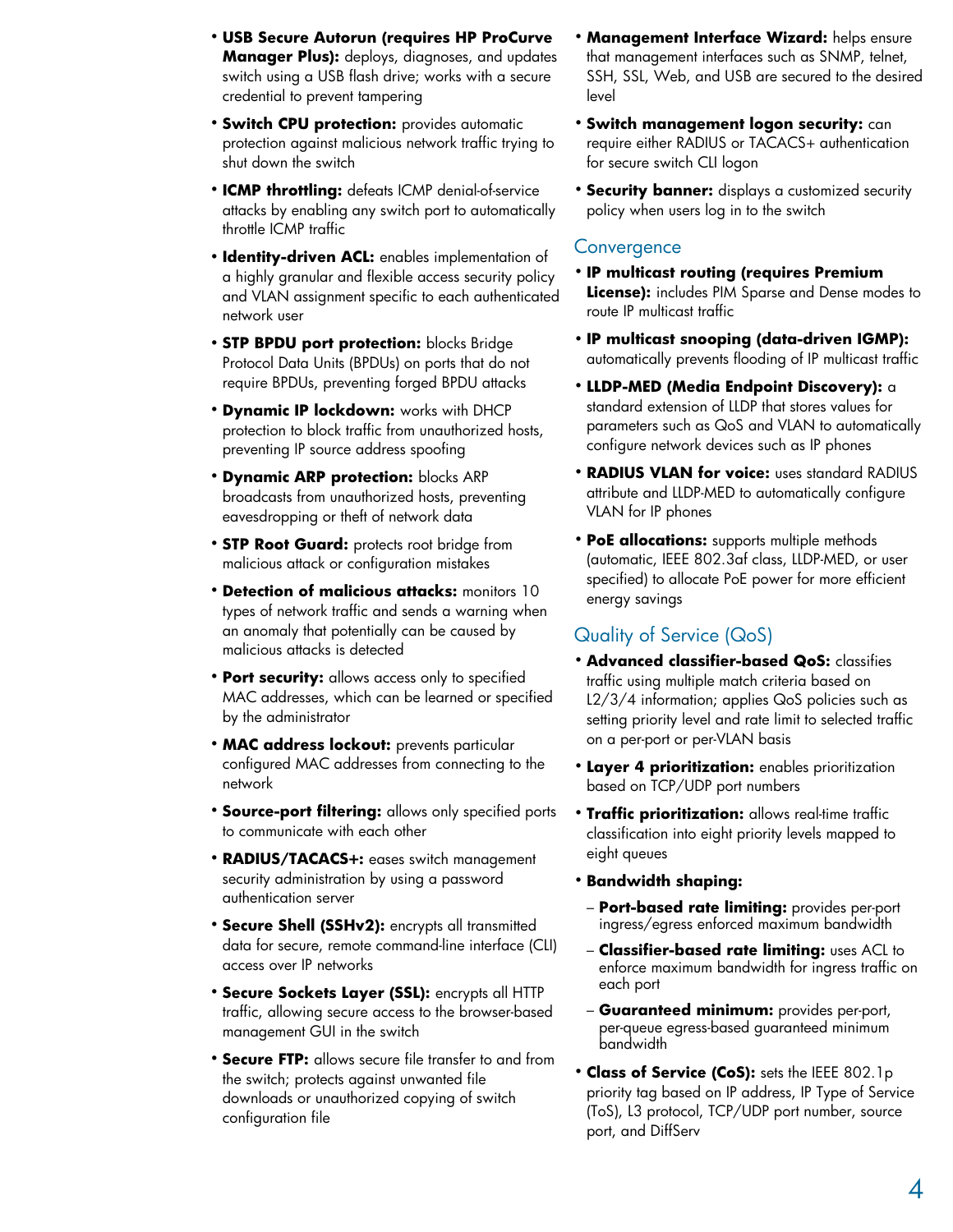## Warranty and support

- **ProCurve Lifetime Warranty:** for as long as you own the product, with next-business-day advance replacement (available in most countries)
- **Electronic and telephone support:** limited electronic and telephone support is available from HP; refer to the HP website at www.procurve.com/support for details on the support provided and the period during which support is available
- **Software releases:** refer to the HP website at www.procurve.com/support for details on the software releases provided and the period during which software releases are available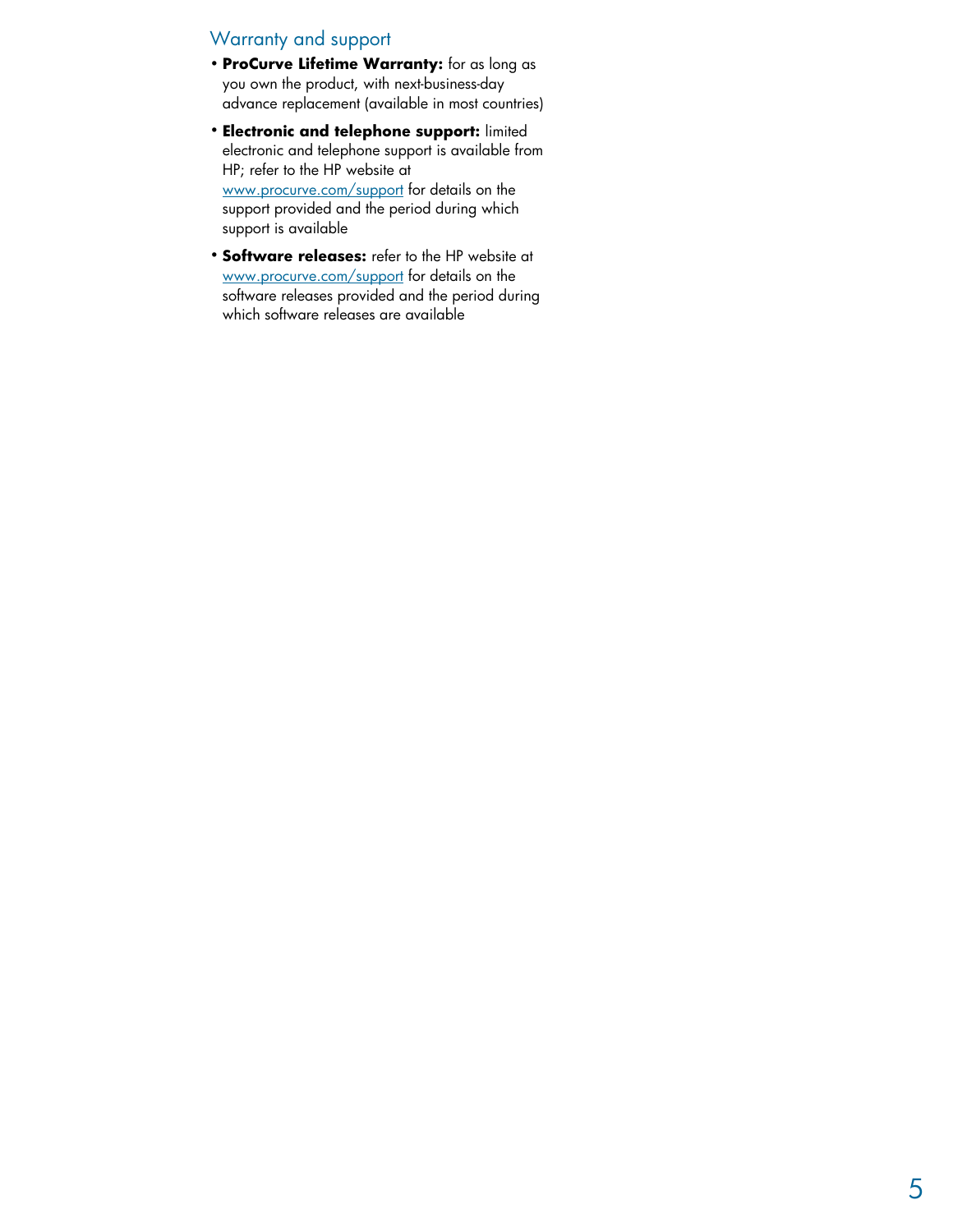# Specifications

| <b>Included accessories</b>                                      | HP ProCurve Switch 5406zl Intelligent Edge<br>(J8697A)                                                                                                                                                                                | HP ProCurve Switch 5412zl Intelligent Edge                                                                                                                                                   | HP ProCurve Switch 5406zl-48G Intelligent Edge<br>(J8699A)                                                                                                                                                                   |
|------------------------------------------------------------------|---------------------------------------------------------------------------------------------------------------------------------------------------------------------------------------------------------------------------------------|----------------------------------------------------------------------------------------------------------------------------------------------------------------------------------------------|------------------------------------------------------------------------------------------------------------------------------------------------------------------------------------------------------------------------------|
|                                                                  |                                                                                                                                                                                                                                       | (J8698A)                                                                                                                                                                                     |                                                                                                                                                                                                                              |
|                                                                  |                                                                                                                                                                                                                                       |                                                                                                                                                                                              | 2 HP ProCurve Switch zl 24-Port 10/100/1000<br>PoE Module (J8702A)<br>1 HP ProCurve Switch zl 875 W Power Supply<br>(J8712A)                                                                                                 |
| Ports                                                            | 6 open module slots                                                                                                                                                                                                                   | 12 open module slots                                                                                                                                                                         | 4 open module slots                                                                                                                                                                                                          |
|                                                                  | Supports a maximum of 24 10-GbE ports or 144<br>auto-sensing 10/100/1000 ports or 144<br>mini-GBICs, or a combination                                                                                                                 | Supports a maximum of 48 10-GbE ports or 288<br>auto-sensing 10/100/1000 ports or 288<br>mini-GBICs, or a combination                                                                        | 48 auto-sensing 10/100/1000 ports (IEEE 802.3<br>Type 10Base-T, IEEE 802.3u Type 100Base-TX, IEEE<br>802.3ab Type 1000Base-T); Media Type:<br>Auto-MDIX; Duplex: 10Base-T/100Base-TX: half or<br>full; 1000Base-T: full only |
|                                                                  |                                                                                                                                                                                                                                       |                                                                                                                                                                                              | Supports a maximum of 16 10-GbE ports or 144<br>auto-sensing 10/100/1000 ports or 96<br>mini-GBICs, or a combination                                                                                                         |
| Power supplies                                                   | 2 power-supply slots                                                                                                                                                                                                                  | 4 power-supply slots                                                                                                                                                                         | 1 power-supply slots<br>includes: 1 x J8712AHP ProCurve Switch zl 875 W<br>Power Supply                                                                                                                                      |
| <b>Physical characteristics</b>                                  |                                                                                                                                                                                                                                       |                                                                                                                                                                                              |                                                                                                                                                                                                                              |
| Dimensions<br>Weight                                             | 17.75(d) x 17.5(w) x 6.9(h) in. (45.09 x 44.45 x<br>17.53 cm) (4U height)<br>23.55 lb. (10.68 kg)                                                                                                                                     | 17.75(d) x 17.5(w) x 12.1(h) in. (45.09 x 44.45 x<br>30.73 cm) (7U height)<br>34.94 lb. (15.85 kg)                                                                                           | 17.75(d) x 17.5(w) x 6.9(h) in. (45.09 x 44.45 x<br>17.53 cm) (4U height)<br>34.26 lb. (15.54 kg)                                                                                                                            |
| Memory and processor                                             |                                                                                                                                                                                                                                       |                                                                                                                                                                                              |                                                                                                                                                                                                                              |
| Gigabit Module                                                   | ARM9 @ 200 MHz; packet buffer size: 144 Mb<br><b>QDR SDRAM</b>                                                                                                                                                                        | ARM9 @ 200 MHz; packet buffer size: 144 Mb<br><b>QDR SDRAM</b>                                                                                                                               | ARM9 @ 200 MHz; packet buffer size: 144 Mb<br><b>QDR SDRAM</b>                                                                                                                                                               |
| 10G Module                                                       | ARM9 @ 200 MHz; packet buffer size: 36 Mb QDR<br>SDRAM                                                                                                                                                                                | ARM9 @ 200 MHz; packet buffer size: 36 Mb QDR<br><b>SDRAM</b>                                                                                                                                | ARM9 @ 200 MHz; packet buffer size: 36 Mb QDR<br>SDRAM                                                                                                                                                                       |
| Management Module                                                | Freescale PowerPC 8540 @ 666 MHz, 4 MB flash,<br>128 MB compact flash, 256 MB DDR SDRAM                                                                                                                                               | Freescale PowerPC 8540 @ 666 MHz, 4 MB flash<br>Mb, 128 MB compact flash, 256 MB DDR SDRAM                                                                                                   | Freescale PowerPC 8540 @ 666 MHz, 4 MB flash,<br>128 MB compact flash, 256 MB DDR SDRAM                                                                                                                                      |
| Mounting                                                         | Mounts in an EIA-standard 19 in. telco rack or<br>equipment cabinet (hardware included); horizontal<br>surface mounting only                                                                                                          | Mounts in an EIA-standard 19 in. telco rack or<br>equipment cabinet (hardware included); horizontal<br>surface mounting only                                                                 | Mounts in an EIA-standard 19 in. telco rack or<br>equipment cabinet (hardware included); horizontal<br>surface mounting only                                                                                                 |
| Performance                                                      |                                                                                                                                                                                                                                       |                                                                                                                                                                                              |                                                                                                                                                                                                                              |
| 1000 Mb Latency                                                  | $<$ 3.7 $\mu$ s (FIFO 64-byte packets)                                                                                                                                                                                                | $< 3.7 \mu s$ (FIFO 64-byte packets)                                                                                                                                                         | $<$ 3.7 $\mu$ s (FIFO 64-byte packets)                                                                                                                                                                                       |
| 10 Gbps Latency                                                  | $< 2.1 \mu s$ (FIFO 64-byte packets)                                                                                                                                                                                                  | $< 2.1 \mu s$ (FIFO 64-byte packets)                                                                                                                                                         | $< 2.1 \mu s$ (FIFO 64-byte packets)                                                                                                                                                                                         |
| Throughput                                                       | up to 240.2 million pps                                                                                                                                                                                                               | up to 480.3 million pps                                                                                                                                                                      | up to 240.2 million pps                                                                                                                                                                                                      |
| Routing/Switching capacity                                       | 322.8 Gbps                                                                                                                                                                                                                            | 645.6 Gbps                                                                                                                                                                                   | 322.8 Gbps                                                                                                                                                                                                                   |
| Switch fabric speed                                              | 345.6 Gbps                                                                                                                                                                                                                            | 691.2 Gbps                                                                                                                                                                                   | 345.6 Gbps                                                                                                                                                                                                                   |
| Routing table size                                               | 10,000 entries                                                                                                                                                                                                                        | 10,000 entries                                                                                                                                                                               | 10,000 entries                                                                                                                                                                                                               |
| <b>Environment</b>                                               |                                                                                                                                                                                                                                       |                                                                                                                                                                                              |                                                                                                                                                                                                                              |
| Operating temperature                                            | 32°F to 131°F (0°C to 55°C); 0°C to 40°C with<br>J8706A or J8707A modules installed                                                                                                                                                   | 32°F to 131°F (0°C to 55°C); 0°C to 40°C with<br>J8706A or J8707A modules installed                                                                                                          | 32°F to 131°F (0°C to 55°C); 0°C to 40°C with<br>J8706A or J8707A modules installed                                                                                                                                          |
| Operating relative humidity<br>Non-operating/Storage temperature | 15% to 95% @ 131°F (55°C), non-condensing<br>-40°F to 158°F (-40°C to 70°C)                                                                                                                                                           | 15% to 95% @ 131°F (55°C), non-condensing<br>-40°F to 158°F (-40°C to 70°C)                                                                                                                  | 15% to 95% @ 131°F (55°C), non-condensing<br>-40°F to 158°F (-40°C to 70°C)                                                                                                                                                  |
| Non-operating/Storage relative humidity                          | 15% to 95% @ 149°F (65°C), non-condensing                                                                                                                                                                                             | 15% to 95% @ 149°F (65°C), non-condensing                                                                                                                                                    | 15% to 95% @ 149°F (65°C), non-condensing                                                                                                                                                                                    |
| Altitude                                                         | up to 10,000 ft. (3 km)                                                                                                                                                                                                               | up to 10,000 ft. (3 km)                                                                                                                                                                      | up to 10,000 ft. (3 km)                                                                                                                                                                                                      |
| Acoustic                                                         | Power: 57 dB, Pressure: 40.2 dB ISO 7779, ISO<br>9296                                                                                                                                                                                 | Power: 64 dB, Pressure: 57.5 dB ISO 7779, ISO<br>9296                                                                                                                                        | Power: 57 dB, Pressure: 40.2 dB ISO 7779, ISO<br>9296                                                                                                                                                                        |
| <b>Electrical characteristics</b>                                |                                                                                                                                                                                                                                       |                                                                                                                                                                                              |                                                                                                                                                                                                                              |
| Description                                                      | Achieved Miercom Certified Green Award<br>Chassis ships without power supplies. Two power<br>supply slots are available; three different power<br>supplies are available. See power supply products<br>for additional specifications. | Chassis ships without power supplies. Four power<br>supply slots are available; three different power<br>supplies are available. See power supply products<br>for additional specifications. | One J8712A installed. One open power supply slot<br>is available; three different power supplies are<br>available. See power supply products for additional<br>specifications.                                               |
| Maximum heat dissipation                                         | 2450 BTU/hr (2584 kJ/hr), (max. non-PoE); 3700<br>BTU/hr (3903 kJ/hr) (max. using PoE)                                                                                                                                                | 4900 BTU/hr (5169 kJ/hr), (max. non-PoE); 7400<br>BTU/hr (7,807 kJ/hr) (max. using PoE)                                                                                                      | 2450 BTU/hr (2584 kJ/hr), (max. non-PoE); 3700<br>BTU/hr (3903 kJ/hr) (max. using PoE)                                                                                                                                       |
| Voltage                                                          | 100-127 / 200-240 VAC                                                                                                                                                                                                                 | 100-127 / 200-240 VAC                                                                                                                                                                        | 100-127 / 200-240 VAC                                                                                                                                                                                                        |
| Idle power                                                       |                                                                                                                                                                                                                                       |                                                                                                                                                                                              | 166 W                                                                                                                                                                                                                        |
| Frequency<br>Notes                                               | 50 / 60 Hz<br>Power supplies must be ordered separately. Heat<br>dissipation does not include heat dissipated by the<br>PoE-powered devices themselves.                                                                               | 50 / 60 Hz<br>Power supplies must be ordered separately. Two<br>power supplies are required to power the J8698A<br>chassis. Heat dissipation does not include heat                           | 50 / 60 Hz<br>Idle power is the actual power consumption of the<br>device with no ports connected.<br>Heat dissipation does not include heat dissipated by                                                                   |
| Safety                                                           | CSA 22.2 No. 60950; UL 60950; IEC 60950; EN<br>60950                                                                                                                                                                                  | dissipated by the PoE-powered devices themselves.<br>CSA 22.2 No. 60950; UL 60950; IEC 60950; EN<br>60950                                                                                    | the PoE-powered devices themselves.<br>CSA 22.2 No. 60950; UL 60950; IEC 60950; EN<br>60950                                                                                                                                  |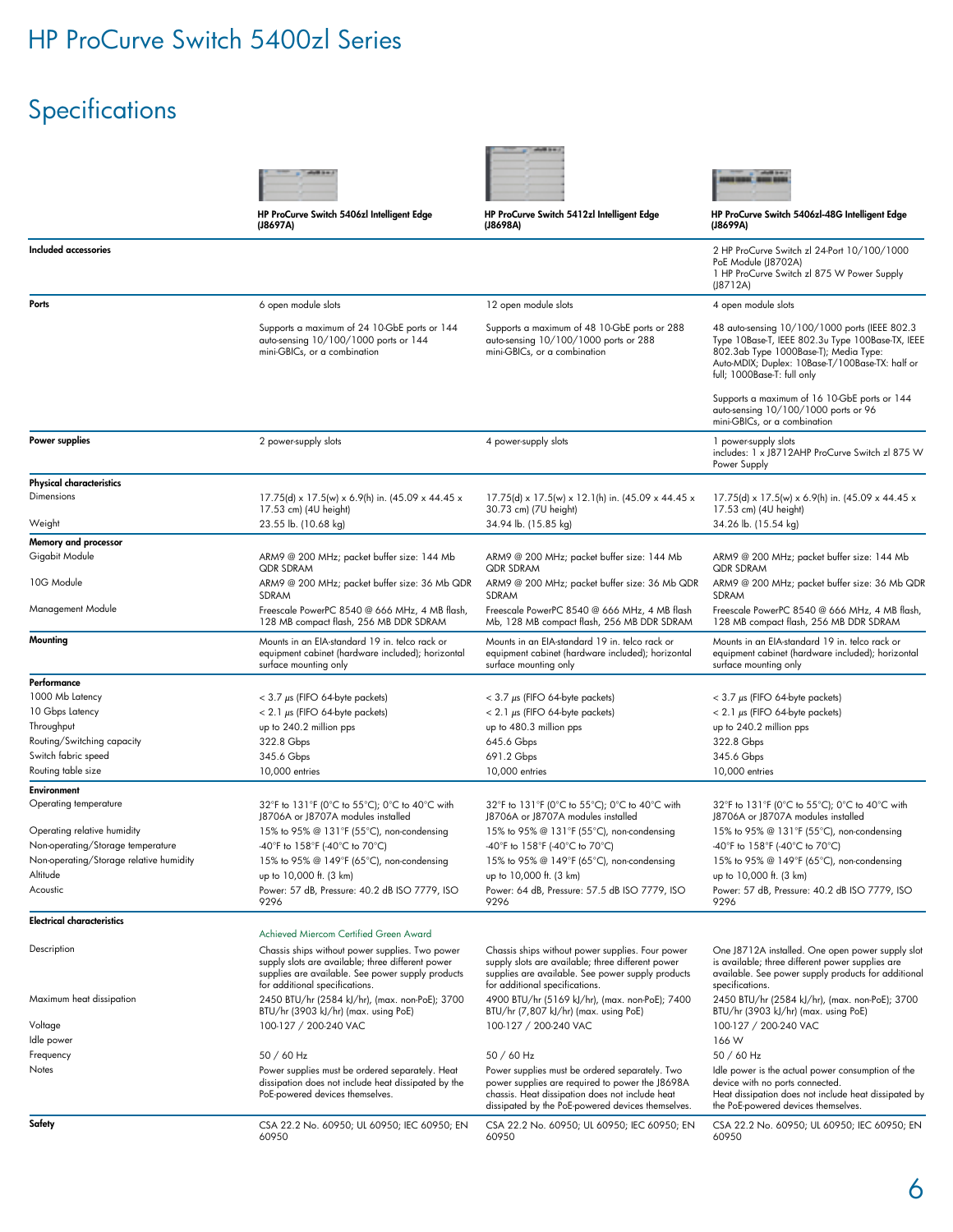# Specifications (continued)

|                                | HP ProCurve Switch 5406zl Intelligent Edge<br>(J8697A)                                                                                                                                                                                                                                                                                                                                                                                                                                                                                                                                                                                                                                                                                                                                                                                                                                                                                                                                                                                                                                                                                                                                                                                                                                | HP ProCurve Switch 5412zl Intelligent Edge<br>(J8698A)                                                                                                                                                                                                                                                                                                                                                                                                                                                                                                                                                                                                                                                                                                                                                                                                                                                                                                                                                                                                                                                                                                                                                                                                                                | HP ProCurve Switch 5406zl-48G Intelligent Edge<br>(J8699A)                                                                                                                                                                                                                                                                                                                                                                                                                                                                                                                                                                                                                                                                                                                                                                                                                                                                                                                                                                                                                                                                                                                                                                                                                            |
|--------------------------------|---------------------------------------------------------------------------------------------------------------------------------------------------------------------------------------------------------------------------------------------------------------------------------------------------------------------------------------------------------------------------------------------------------------------------------------------------------------------------------------------------------------------------------------------------------------------------------------------------------------------------------------------------------------------------------------------------------------------------------------------------------------------------------------------------------------------------------------------------------------------------------------------------------------------------------------------------------------------------------------------------------------------------------------------------------------------------------------------------------------------------------------------------------------------------------------------------------------------------------------------------------------------------------------|---------------------------------------------------------------------------------------------------------------------------------------------------------------------------------------------------------------------------------------------------------------------------------------------------------------------------------------------------------------------------------------------------------------------------------------------------------------------------------------------------------------------------------------------------------------------------------------------------------------------------------------------------------------------------------------------------------------------------------------------------------------------------------------------------------------------------------------------------------------------------------------------------------------------------------------------------------------------------------------------------------------------------------------------------------------------------------------------------------------------------------------------------------------------------------------------------------------------------------------------------------------------------------------|---------------------------------------------------------------------------------------------------------------------------------------------------------------------------------------------------------------------------------------------------------------------------------------------------------------------------------------------------------------------------------------------------------------------------------------------------------------------------------------------------------------------------------------------------------------------------------------------------------------------------------------------------------------------------------------------------------------------------------------------------------------------------------------------------------------------------------------------------------------------------------------------------------------------------------------------------------------------------------------------------------------------------------------------------------------------------------------------------------------------------------------------------------------------------------------------------------------------------------------------------------------------------------------|
| <b>Emissions</b>               | FCC Class A; VCCI Class A; EN 55022/CISPR 22<br>Class A                                                                                                                                                                                                                                                                                                                                                                                                                                                                                                                                                                                                                                                                                                                                                                                                                                                                                                                                                                                                                                                                                                                                                                                                                               | FCC Class A; VCCI Class A; EN 55022/CISPR 22<br>Class A                                                                                                                                                                                                                                                                                                                                                                                                                                                                                                                                                                                                                                                                                                                                                                                                                                                                                                                                                                                                                                                                                                                                                                                                                               | FCC Class A; VCCI Class A; EN 55022/CISPR 22<br>Class A                                                                                                                                                                                                                                                                                                                                                                                                                                                                                                                                                                                                                                                                                                                                                                                                                                                                                                                                                                                                                                                                                                                                                                                                                               |
| <b>Immunity</b>                |                                                                                                                                                                                                                                                                                                                                                                                                                                                                                                                                                                                                                                                                                                                                                                                                                                                                                                                                                                                                                                                                                                                                                                                                                                                                                       |                                                                                                                                                                                                                                                                                                                                                                                                                                                                                                                                                                                                                                                                                                                                                                                                                                                                                                                                                                                                                                                                                                                                                                                                                                                                                       |                                                                                                                                                                                                                                                                                                                                                                                                                                                                                                                                                                                                                                                                                                                                                                                                                                                                                                                                                                                                                                                                                                                                                                                                                                                                                       |
| EN                             | EN 55024, CISPR 24                                                                                                                                                                                                                                                                                                                                                                                                                                                                                                                                                                                                                                                                                                                                                                                                                                                                                                                                                                                                                                                                                                                                                                                                                                                                    | EN 55024, CISPR 24                                                                                                                                                                                                                                                                                                                                                                                                                                                                                                                                                                                                                                                                                                                                                                                                                                                                                                                                                                                                                                                                                                                                                                                                                                                                    | EN 55024, CISPR 24                                                                                                                                                                                                                                                                                                                                                                                                                                                                                                                                                                                                                                                                                                                                                                                                                                                                                                                                                                                                                                                                                                                                                                                                                                                                    |
| ESD                            | IEC 61000-4-2; 4 kV CD, 8 kV AD                                                                                                                                                                                                                                                                                                                                                                                                                                                                                                                                                                                                                                                                                                                                                                                                                                                                                                                                                                                                                                                                                                                                                                                                                                                       | IEC 61000-4-2; 4 kV CD, 8 kV AD                                                                                                                                                                                                                                                                                                                                                                                                                                                                                                                                                                                                                                                                                                                                                                                                                                                                                                                                                                                                                                                                                                                                                                                                                                                       | IEC 61000-4-2; 4 kV CD, 8 kV AD                                                                                                                                                                                                                                                                                                                                                                                                                                                                                                                                                                                                                                                                                                                                                                                                                                                                                                                                                                                                                                                                                                                                                                                                                                                       |
| Radiated                       | IEC 61000-4-3; 3 V/m                                                                                                                                                                                                                                                                                                                                                                                                                                                                                                                                                                                                                                                                                                                                                                                                                                                                                                                                                                                                                                                                                                                                                                                                                                                                  | IEC 61000-4-3; 3 V/m                                                                                                                                                                                                                                                                                                                                                                                                                                                                                                                                                                                                                                                                                                                                                                                                                                                                                                                                                                                                                                                                                                                                                                                                                                                                  | IEC 61000-4-3; 3 V/m                                                                                                                                                                                                                                                                                                                                                                                                                                                                                                                                                                                                                                                                                                                                                                                                                                                                                                                                                                                                                                                                                                                                                                                                                                                                  |
| EFT/Burst                      | IEC 61000-4-4; 1.0 kV (power line), 0.5 kV (signal<br>line)                                                                                                                                                                                                                                                                                                                                                                                                                                                                                                                                                                                                                                                                                                                                                                                                                                                                                                                                                                                                                                                                                                                                                                                                                           | IEC 61000-4-4; 1.0 kV (power line), 0.5 kV (signal<br>line)                                                                                                                                                                                                                                                                                                                                                                                                                                                                                                                                                                                                                                                                                                                                                                                                                                                                                                                                                                                                                                                                                                                                                                                                                           | IEC 61000-4-4; 1.0 kV (power line), 0.5 kV (signal<br>line)                                                                                                                                                                                                                                                                                                                                                                                                                                                                                                                                                                                                                                                                                                                                                                                                                                                                                                                                                                                                                                                                                                                                                                                                                           |
| Surge                          | IEC 61000-4-5; 1 kV/2 kV AC                                                                                                                                                                                                                                                                                                                                                                                                                                                                                                                                                                                                                                                                                                                                                                                                                                                                                                                                                                                                                                                                                                                                                                                                                                                           | IEC 61000-4-5; 1 kV/2 kV AC                                                                                                                                                                                                                                                                                                                                                                                                                                                                                                                                                                                                                                                                                                                                                                                                                                                                                                                                                                                                                                                                                                                                                                                                                                                           | IEC 61000-4-5; 1 kV/2 kV AC                                                                                                                                                                                                                                                                                                                                                                                                                                                                                                                                                                                                                                                                                                                                                                                                                                                                                                                                                                                                                                                                                                                                                                                                                                                           |
| Conducted                      | IEC 61000-4-6; 3 V                                                                                                                                                                                                                                                                                                                                                                                                                                                                                                                                                                                                                                                                                                                                                                                                                                                                                                                                                                                                                                                                                                                                                                                                                                                                    | IEC 61000-4-6; 3 V                                                                                                                                                                                                                                                                                                                                                                                                                                                                                                                                                                                                                                                                                                                                                                                                                                                                                                                                                                                                                                                                                                                                                                                                                                                                    | IEC 61000-4-6; 3 V                                                                                                                                                                                                                                                                                                                                                                                                                                                                                                                                                                                                                                                                                                                                                                                                                                                                                                                                                                                                                                                                                                                                                                                                                                                                    |
| Power frequency magnetic field | IEC 61000-4-8; 1 A/m, 50 or 60 Hz                                                                                                                                                                                                                                                                                                                                                                                                                                                                                                                                                                                                                                                                                                                                                                                                                                                                                                                                                                                                                                                                                                                                                                                                                                                     | IEC 61000-4-8; 1 A/m, 50 or 60 Hz                                                                                                                                                                                                                                                                                                                                                                                                                                                                                                                                                                                                                                                                                                                                                                                                                                                                                                                                                                                                                                                                                                                                                                                                                                                     | IEC 61000-4-8; 1 A/m, 50 or 60 Hz                                                                                                                                                                                                                                                                                                                                                                                                                                                                                                                                                                                                                                                                                                                                                                                                                                                                                                                                                                                                                                                                                                                                                                                                                                                     |
| Voltage dips and interruptions | IEC 61000-4-11; >95% reduction, 0.5 period; 30%<br>reduction, 25 periods                                                                                                                                                                                                                                                                                                                                                                                                                                                                                                                                                                                                                                                                                                                                                                                                                                                                                                                                                                                                                                                                                                                                                                                                              | IEC 61000-4-11; >95% reduction, 0.5 period; 30%<br>reduction, 25 periods                                                                                                                                                                                                                                                                                                                                                                                                                                                                                                                                                                                                                                                                                                                                                                                                                                                                                                                                                                                                                                                                                                                                                                                                              | IEC 61000-4-11; >95% reduction, 0.5 period; 30%<br>reduction, 25 periods                                                                                                                                                                                                                                                                                                                                                                                                                                                                                                                                                                                                                                                                                                                                                                                                                                                                                                                                                                                                                                                                                                                                                                                                              |
| Harmonics                      | EN 61000-3-2, IEC 61000-3-2                                                                                                                                                                                                                                                                                                                                                                                                                                                                                                                                                                                                                                                                                                                                                                                                                                                                                                                                                                                                                                                                                                                                                                                                                                                           | EN 61000-3-2, IEC 61000-3-2                                                                                                                                                                                                                                                                                                                                                                                                                                                                                                                                                                                                                                                                                                                                                                                                                                                                                                                                                                                                                                                                                                                                                                                                                                                           | EN 61000-3-2, IEC 61000-3-2                                                                                                                                                                                                                                                                                                                                                                                                                                                                                                                                                                                                                                                                                                                                                                                                                                                                                                                                                                                                                                                                                                                                                                                                                                                           |
| Flicker                        | EN 61000-3-3, IEC 61000-3-3                                                                                                                                                                                                                                                                                                                                                                                                                                                                                                                                                                                                                                                                                                                                                                                                                                                                                                                                                                                                                                                                                                                                                                                                                                                           | EN 61000-3-3, IEC 61000-3-3                                                                                                                                                                                                                                                                                                                                                                                                                                                                                                                                                                                                                                                                                                                                                                                                                                                                                                                                                                                                                                                                                                                                                                                                                                                           | EN 61000-3-3, IEC 61000-3-3                                                                                                                                                                                                                                                                                                                                                                                                                                                                                                                                                                                                                                                                                                                                                                                                                                                                                                                                                                                                                                                                                                                                                                                                                                                           |
| Management                     | HP ProCurve Manager Plus; HP ProCurve Manager<br>(included); command-line interface; Web browser;<br>configuration menu; out-of-band management (serial<br>RS-232C)                                                                                                                                                                                                                                                                                                                                                                                                                                                                                                                                                                                                                                                                                                                                                                                                                                                                                                                                                                                                                                                                                                                   | HP ProCurve Manager Plus; HP ProCurve Manager<br>(included); command-line interface; Web browser;<br>configuration menu; out-of-band management (serial<br>RS-232C)                                                                                                                                                                                                                                                                                                                                                                                                                                                                                                                                                                                                                                                                                                                                                                                                                                                                                                                                                                                                                                                                                                                   | HP ProCurve Manager Plus; HP ProCurve Manager<br>(included); command-line interface; Web browser;<br>configuration menu; out-of-band management (serial<br>RS-232C)                                                                                                                                                                                                                                                                                                                                                                                                                                                                                                                                                                                                                                                                                                                                                                                                                                                                                                                                                                                                                                                                                                                   |
| <b>Notes</b>                   | When using mini-GBICs with this product,<br>mini-GBICs with revision "B" or later (product<br>number ends with the letter "B" or later, e.g.,<br>J4858B, J4859C) are required.                                                                                                                                                                                                                                                                                                                                                                                                                                                                                                                                                                                                                                                                                                                                                                                                                                                                                                                                                                                                                                                                                                        | When using mini-GBICs with this product,<br>mini-GBICs with revision "B" or later (product<br>number ends with the letter "B" or later, e.g.,<br>J4858B, J4859C) are required.                                                                                                                                                                                                                                                                                                                                                                                                                                                                                                                                                                                                                                                                                                                                                                                                                                                                                                                                                                                                                                                                                                        | When using mini-GBICs with this product,<br>mini-GBICs with revision "B" or later (product<br>number ends with the letter "B" or later, e.g.,<br>J4858B, J4859C) are required.                                                                                                                                                                                                                                                                                                                                                                                                                                                                                                                                                                                                                                                                                                                                                                                                                                                                                                                                                                                                                                                                                                        |
| <b>Services</b>                | 3-year, 4-hour onsite, 13x5 coverage for hardware<br>(UE250E)<br>3-year, 4-hour onsite, 24x7 coverage for hardware<br>(UE251E)<br>3-year, 4-hour onsite, 24x7 coverage for hardware,<br>24x7 software phone support (UE252E)<br>3-year, 24x7 SW phone support, software updates<br>(UF786E)<br>Installation with minimum configuration,<br>system-based pricing (U4828E)<br>Installation with HP-provided configuration,<br>system-based pricing (U4832E)<br>4-year, 4-hour onsite, 13x5 coverage for hardware<br>(UR900E)<br>4-year, 4-hour onsite, 24x7 coverage for hardware<br>(UR901E)<br>4-year, 4-hour onsite, 24x7 coverage for hardware,<br>24x7 software phone (UR902E)<br>4-year, 24x7 SW phone support, software updates<br>(UR903E)<br>5-year, 4-hour onsite, 13x5 coverage for hardware<br>(UR904E)<br>5-year, 4-hour onsite, 24x7 coverage for hardware<br>(UR905E)<br>5-year, 4-hour onsite, 24x7 coverage for hardware,<br>24x7 software phone (UR906E)<br>5-year, 24x7 SW phone support, software updates<br>(UR907E)<br>Refer to the HP website at<br>www.procurve.com/services for details on the<br>service-level descriptions and product numbers. For<br>details about services and response times in your<br>area, please contact your local HP sales office. | 3-year, 4-hour onsite, 13x5 coverage for hardware<br>(UE253E)<br>3-year, 4-hour onsite, 24x7 coverage for hardware<br>(UE254E)<br>3-year, 4-hour onsite, 24x7 coverage for hardware,<br>24x7 software phone support (UE255E)<br>3-year, 24x7 SW phone support, software updates<br>(UF788E)<br>Installation with minimum configuration,<br>system-based pricing (U4828E)<br>Installation with HP-provided configuration,<br>system-based pricing (U4832E)<br>4-year, 4-hour onsite, 13x5 coverage for hardware<br>(UR916E)<br>4-year, 4-hour onsite, 24x7 coverage for hardware<br>(UR917E)<br>4-year, 4-hour onsite, 24x7 coverage for hardware,<br>24x7 software phone (UR918E)<br>4-year, 24x7 SW phone support, software updates<br>(UR919E)<br>5-year, 4-hour onsite, 13x5 coverage for hardware<br>(UR920E)<br>5-year, 4-hour onsite, 24x7 coverage for hardware<br>(UR921E)<br>5-year, 4-hour onsite, 24x7 coverage for hardware,<br>24x7 software phone (UR922E)<br>5-year, 24x7 SW phone support, software updates<br>(UR923E)<br>Refer to the HP website at<br>www.procurve.com/services for details on the<br>service-level descriptions and product numbers. For<br>details about services and response times in your<br>area, please contact your local HP sales office. | 3-year, 4-hour onsite, 13x5 coverage for hardware<br>(UE250E)<br>3-year, 4-hour onsite, 24x7 coverage for hardware<br>(UE251E)<br>3-year, 4-hour onsite, 24x7 coverage for hardware,<br>24x7 software phone support (UE252E)<br>3-year, 24x7 SW phone support, software updates<br>(UF786E)<br>Installation with minimum configuration,<br>system-based pricing (U4828E)<br>Installation with HP-provided configuration,<br>system-based pricing (U4832E)<br>4-year, 4-hour onsite, 13x5 coverage for hardware<br>(UR900E)<br>4-year, 4-hour onsite, 24x7 coverage for hardware<br>(UR901E)<br>4-year, 4-hour onsite, 24x7 coverage for hardware,<br>24x7 software phone (UR902E)<br>4-year, 24x7 SW phone support, software updates<br>(UR903E)<br>5-year, 4-hour onsite, 13x5 coverage for hardware<br>(UR904E)<br>5-year, 4-hour onsite, 24x7 coverage for hardware<br>(UR905E)<br>5-year, 4-hour onsite, 24x7 coverage for hardware,<br>24x7 software phone (UR906E)<br>5-year, 24x7 SW phone support, software updates<br>(UR907E)<br>Refer to the HP website at<br>www.procurve.com/services for details on the<br>service-level descriptions and product numbers. For<br>details about services and response times in your<br>area, please contact your local HP sales office. |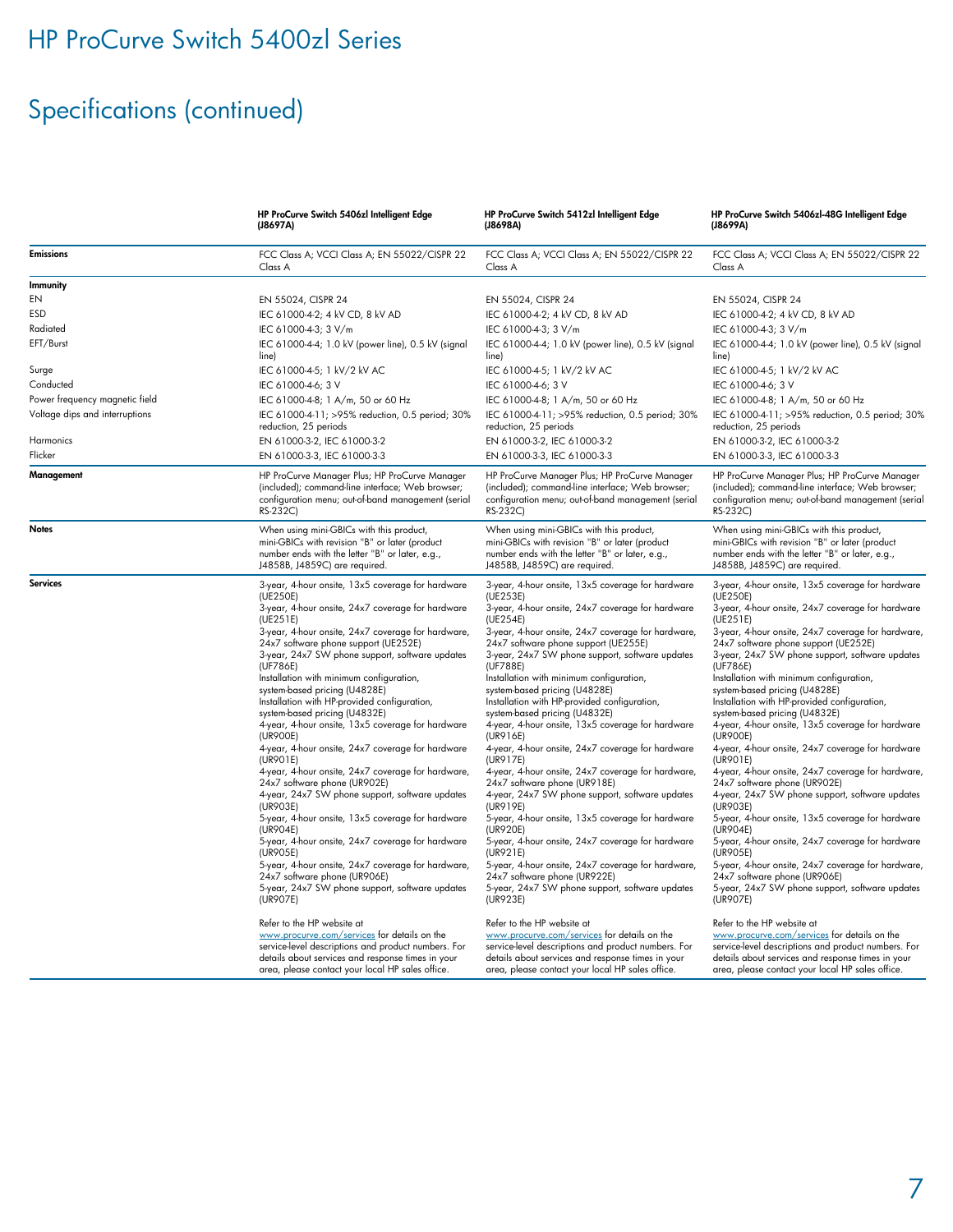# Specifications (continued)

|                                     | HP ProCurve Switch 5406zl Intelligent Edge<br>(J8697A) | HP ProCurve Switch 5412zl Intelligent Edge<br>(J8698A) | HP ProCurve Switch 5406zl-48G Intelligent Edge<br>(J8699A) |
|-------------------------------------|--------------------------------------------------------|--------------------------------------------------------|------------------------------------------------------------|
| <b>Standards and protocols</b>      | <b>Device management</b>                               | RFC 4601 Draft 10 PIM Sparse Mode (Premium             | RFC 1724 RIPv2 MIB                                         |
| (applies to all products in series) | RFC 1591 DNS (client)                                  | License)                                               | RFC 1850 OSPFv2 MIB                                        |
|                                     | HTML and telnet management                             |                                                        | RFC 2021 RMONv2 MIB                                        |
|                                     |                                                        | IPv6                                                   | RFC 2096 IP Forwarding Table MIB                           |
|                                     | <b>General protocols</b>                               | RFC 1981 IPv6 Path MTU Discovery                       | RFC 2613 SMON MIB                                          |
|                                     | IEEE 802.1ad Q-in-Q (Premium License)                  | RFC 2375 IPv6 Multicast Address Assignments            | RFC 2618 RADIUS Client MIB                                 |
|                                     | IEEE 802.1AX-2008 Link Aggregation                     | RFC 2460 IPv6 Specification                            | RFC 2620 RADIUS Accounting MIB                             |
|                                     | IEEE 802.1D MAC Bridges                                | RFC 2464 Transmission of IPv6 over Ethernet            | RFC 2665 Ethernet-Like-MIB                                 |
|                                     | IEEE 802.1p Priority                                   | <b>Networks</b>                                        | RFC 2668 802.3 MAU MIB                                     |
|                                     | IEEE 802.1Q VLANs                                      | RFC 2710 Multicast Listener Discovery (MLD) for        | RFC 2674 802.1p and IEEE 802.1Q Bridge MIB                 |
|                                     | IEEE 802.1s Multiple Spanning Trees                    | IP <sub>v</sub> 6                                      | RFC 2737 Entity MIB (Version 2)                            |
|                                     | IEEE 802.1v VLAN classification by Protocol and        | RFC 2925 Definitions of Managed Objects for            | RFC 2787 VRRP MIB                                          |
|                                     | Port                                                   | Remote Ping, Traceroute, and Lookup Operations         | RFC 2863 The Interfaces Group MIB                          |
|                                     | IEEE 802.1w Rapid Reconfiguration of Spanning          | (Ping only)                                            | RFC 2925 Ping MIB                                          |
|                                     | Tree                                                   | RFC 3019 MLDv1 MIB                                     |                                                            |
|                                     | IEEE 802.3ad Link Aggregation Control Protocol         | RFC 3315 DHCPv6 (client and relay)                     | <b>Network management</b>                                  |
|                                     | (LACP)                                                 | RFC 3484 Default Address Selection for IPv6            | IEEE 802.1AB Link Layer Discovery Protocol (LLDP)          |
|                                     | IEEE 802.3af Power over Ethernet                       | RFC 3587 IPv6 Global Unicast Address Format            | RFC 2819 Four groups of RMON: 1 (statistics), 2            |
|                                     | IEEE 802.3x Flow Control                               | RFC 3596 DNS Extension for IPv6                        | (history), 3 (alarm) and 9 (events)                        |
|                                     | RFC 768 UDP                                            | RFC 3810 MLDv2 (host joins only)                       | RFC 3176 sFlow                                             |
|                                     | RFC 783 TFTP Protocol (revision 2)                     | RFC 4022 MIB for TCP                                   | ANSI/TIA-1057 LLDP Media Endpoint Discovery                |
|                                     | RFC 792 ICMP                                           | RFC 4113 MIB for UDP                                   | (LLDP-MED)                                                 |
|                                     | RFC 793 TCP                                            | RFC 4251 SSHv6 Architecture                            | SNMPv1/v2c/v3                                              |
|                                     | RFC 826 ARP                                            | RFC 4252 SSHv6 Authentication                          | <b>XRMON</b>                                               |
|                                     | RFC 854 TELNET                                         | RFC 4253 SSHv6 Transport Layer                         |                                                            |
|                                     | RFC 868 Time Protocol                                  | RFC 4254 SSHv6 Connection                              | <b>OSPF</b>                                                |
|                                     | RFC 951 BOOTP                                          | RFC 4291 IP Version 6 Addressing Architecture          | RFC 2328 OSPFv2 (Premium License)                          |
|                                     | <b>RFC 1058 RIPv1</b>                                  | RFC 4293 MIB for IP                                    | RFC 3101 OSPF NSSA                                         |
|                                     | RFC 1350 TFTP Protocol (revision 2)                    | RFC 4294 IPv6 Node Requirements                        | RFC 5340 OSPFv3 for IPv6 (Premium License)                 |
|                                     | <b>RFC 1519 CIDR</b>                                   | RFC 4419 Key Exchange for SSH                          |                                                            |
|                                     | RFC 1542 BOOTP Extensions                              | RFC 4443 ICMPv6                                        | QoS/Cos                                                    |
|                                     | RFC 2030 Simple Network Time Protocol (SNTP) v4        | RFC 4541 IGMP & MLD Snooping Switch                    | RFC 2474 DiffServ Precedence, including 8                  |
|                                     | RFC 2131 DHCP                                          | RFC 4861 IPv6 Neighbor Discovery                       | queues/port                                                |
|                                     | <b>RFC 2453 RIPv2</b>                                  | RFC 4862 IPv6 Stateless Address Auto-configuration     | RFC 2597 DiffServ Assured Forwarding (AF)                  |
|                                     | RFC 2548 (MS-RAS-Vendor only)                          | RFC 5095 Deprecation of Type 0 Routing Headers         | RFC 2598 DiffServ Expedited Forwarding (EF)                |
|                                     | RFC 3046 DHCP Relay Agent Information Option           | in IPv6                                                |                                                            |
|                                     | RFC 3576 Ext to RADIUS (CoA only)                      | RFC 5340 OSPFv3 for IPv6 (Premium License)             | <b>Security</b>                                            |
|                                     | RFC 3768 VRRP (Premium License)                        | RFC 5453 Reserved IPv6 Interface Identifiers           | IEEE 802.1X Port Based Network Access Control              |
|                                     | RFC 4675 RADIUS VLAN & Priority                        | RFC 5722 Handling of Overlapping IPv6 Fragments        | RFC 1492 TACACS+                                           |
|                                     | <b>UDLD</b> (Uni-directional Link Detection)           |                                                        | RFC 2865 RADIUS (client only)                              |

**IP multicast**<br>RFC 3376 IGMPv3 (host joins only)<br>RFC 3973 Draft 2 PIM Dense Mode (Premium License)

**MIBs**<br>RFC 1213 MIB II<br>RFC 1493 Bridge MIB

RFC 1492 TACACS+ RFC 2865 RADIUS (client only)

RFC 2866 RADIUS Accounting Secure Sockets Layer (SSL) SSHv1/SSHv2 Secure Shell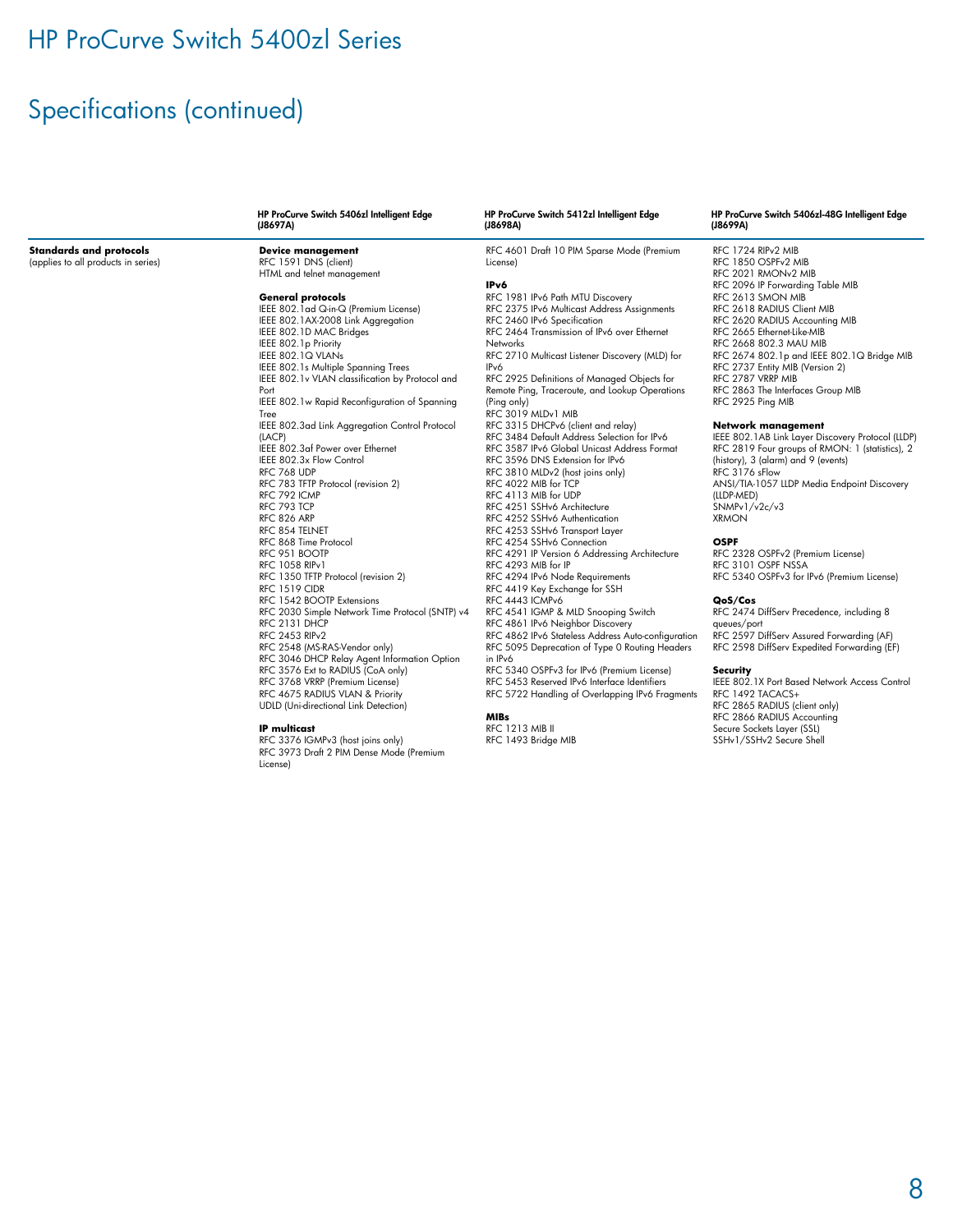# Specifications

|                                             | HP ProCurve Switch 5412zl-96G Intelligent Edge<br>(J8700A)                                                                                                                                                                   | HP ProCurve 5406zl-48G-PoE+ Switch (J9447A)                                                                                                                                                                                           | HP ProCurve 5412zl-96G-PoE+ Switch (J9448A)                                                                                                                                                                                  |
|---------------------------------------------|------------------------------------------------------------------------------------------------------------------------------------------------------------------------------------------------------------------------------|---------------------------------------------------------------------------------------------------------------------------------------------------------------------------------------------------------------------------------------|------------------------------------------------------------------------------------------------------------------------------------------------------------------------------------------------------------------------------|
|                                             |                                                                                                                                                                                                                              |                                                                                                                                                                                                                                       |                                                                                                                                                                                                                              |
| Included accessories                        | 4 HP ProCurve Switch zl 24-Port 10/100/1000<br>PoE Module (J8702A)<br>2 HP ProCurve Switch zl 875 W Power Supply<br>(J8712A)                                                                                                 | 1 HP ProCurve 24-Port 10/100/1000 PoE+ zl<br>Module (J9307A)<br>1 HP ProCurve 20-Port 10/100/1000 PoE+ and<br>4-Port Mini-GBIC zl Module (J9308A)<br>1 HP ProCurve 1500W PoE+ zl Power Supply<br>(J9306A)                             | 3 HP ProCurve 24-Port 10/100/1000 PoE+ zl<br>Module (J9307A)<br>1 HP ProCurve 20-Port 10/100/1000 PoE+ and<br>4-Port Mini-GBIC zl Module (J9308A)<br>2 HP ProCurve 1500W PoE+ zl Power Supply<br>(J9306A)                    |
| Ports                                       | 8 open module slots                                                                                                                                                                                                          | 4 open module slots                                                                                                                                                                                                                   | 8 open module slots                                                                                                                                                                                                          |
|                                             | 96 auto-sensing 10/100/1000 ports (IEEE 802.3<br>Type 10Base-T, IEEE 802.3u Type 100Base-TX, IEEE<br>802.3ab Type 1000Base-T); Media Type:<br>Auto-MDIX; Duplex: 10Base-T/100Base-TX: half or<br>full; 1000Base-T: full only | 44 RJ-45 auto-sensing 10/100/1000 ports (IEEE<br>802.3 Type 10Base-T, IEEE 802.3u Type<br>100Base-TX, IEEE 802.3ab Type 1000Base-T);<br>Media Type: Auto-MDIX; Duplex:<br>10Base-T/100Base-TX: half or full; 1000Base-T: full<br>only | 92 auto-sensing 10/100/1000 ports (IEEE 802.3<br>Type 10Base-T, IEEE 802.3u Type 100Base-TX, IEEE<br>802.3ab Type 1000Base-T); Media Type:<br>Auto-MDIX; Duplex: 10Base-T/100Base-TX: half or<br>full; 1000Base-T: full only |
|                                             | Supports a maximum of 32 10-GbE ports or 288<br>auto-sensing 10/100/1000 ports or 192                                                                                                                                        | 4 open mini-GBIC slots                                                                                                                                                                                                                | 4 open mini-GBIC slots                                                                                                                                                                                                       |
|                                             | mini-GBICs, or a combination                                                                                                                                                                                                 | Supports a maximum of 16 10-GbE ports or 140<br>auto-sensing 10/100/1000 ports or 100<br>mini-GBICs, or a combination                                                                                                                 | Supports a maximum of 32 10-GbE ports or 284<br>auto-sensing 10/100/1000 ports or 196<br>mini-GBICs, or a combination                                                                                                        |
| Power supplies                              | 2 power-supply slots<br>includes: 2 x J8712AHP ProCurve Switch zl 875 W<br>Power Supply                                                                                                                                      | 1 power-supply slots<br>includes: 1 x J9306AHP ProCurve 1500W PoE+ zl<br>Power Supply                                                                                                                                                 | 2 power-supply slots<br>includes: 2 x J9306AHP ProCurve 1500W PoE+ zl<br>Power Supply                                                                                                                                        |
| <b>Physical characteristics</b>             |                                                                                                                                                                                                                              |                                                                                                                                                                                                                                       |                                                                                                                                                                                                                              |
| Dimensions                                  | 17.75(d) x 17.5(w) x 12.1(h) in. (45.09 x 44.45 x<br>30.73 cm) (7U height)                                                                                                                                                   | 17.75(d) x 17.5(w) x 6.9(h) in. (45.09 x 44.45 x<br>17.53 cm) (4U height)                                                                                                                                                             | 17.75(d) x 17.5(w) x 12.1(h) in. (45.09 x 44.45 x<br>30.73 cm) (7U height)                                                                                                                                                   |
| Weight                                      | 58 lb. (26.31 kg)                                                                                                                                                                                                            | 34.9 lb. (15.83 kg)                                                                                                                                                                                                                   | 58.18 lb. (26.39 kg)                                                                                                                                                                                                         |
| Memory and processor<br>Gigabit Module      | ARM9 @ 200 MHz; packet buffer size: 144 Mb<br><b>QDR SDRAM</b>                                                                                                                                                               | ARM9 @ 200 MHz; packet buffer size: 144 Mb<br>QDR SDRAM                                                                                                                                                                               | ARM9 @ 200 MHz; packet buffer size: 144 Mb<br><b>QDR SDRAM</b>                                                                                                                                                               |
| 10G Module                                  | ARM9 @ 200 MHz; packet buffer size: 36 Mb QDR<br>SDRAM                                                                                                                                                                       | ARM9 @ 200 MHz; packet buffer size: 36 Mb QDR<br>SDRAM                                                                                                                                                                                | ARM9 @ 200 MHz; packet buffer size: 36 Mb QDR<br>SDRAM                                                                                                                                                                       |
| Management Module                           | Freescale PowerPC 8540 @ 666 MHz, 4 MB flash<br>Mb, 128 MB compact flash, 256 MB DDR SDRAM                                                                                                                                   | Freescale PowerPC 8540 @ 666 MHz, 4 MB flash,<br>128 MB compact flash, 256 MB DDR SDRAM                                                                                                                                               | Freescale PowerPC 8540 @ 666 MHz, 4 MB flash<br>Mb, 128 MB compact flash, 256 MB DDR SDRAM                                                                                                                                   |
| Mounting                                    | Mounts in an EIA-standard 19 in. telco rack or<br>equipment cabinet (hardware included); horizontal<br>surface mounting only                                                                                                 | Mounts in an EIA-standard 19 in. telco rack or<br>equipment cabinet (hardware included); horizontal<br>surface mounting only                                                                                                          | Mounts in an EIA-standard 19 in. telco rack or<br>equipment cabinet (hardware included); horizontal<br>surface mounting only                                                                                                 |
| Performance                                 |                                                                                                                                                                                                                              |                                                                                                                                                                                                                                       |                                                                                                                                                                                                                              |
| 1000 Mb Latency                             | $<$ 3.7 $\mu$ s (FIFO 64-byte packets)                                                                                                                                                                                       | $<$ 3.7 $\mu$ s (FIFO 64-byte packets)                                                                                                                                                                                                | $<$ 3.7 $\mu$ s (FIFO 64-byte packets)                                                                                                                                                                                       |
| 10 Gbps Latency                             | $< 2.1 \mu s$ (FIFO 64-byte packets)                                                                                                                                                                                         | $< 2.1 \mu s$ (FIFO 64-byte packets)                                                                                                                                                                                                  | $< 2.1 \mu s$ (FIFO 64-byte packets)                                                                                                                                                                                         |
| Throughput                                  | up to 480.3 million pps                                                                                                                                                                                                      | up to 240.2 million pps                                                                                                                                                                                                               | up to 480.3 million pps                                                                                                                                                                                                      |
| Routing/Switching capacity                  | 645.6 Gbps                                                                                                                                                                                                                   | 322.8 Gbps                                                                                                                                                                                                                            | 645.6 Gbps                                                                                                                                                                                                                   |
| Switch fabric speed<br>Routing table size   | 691.2 Gbps                                                                                                                                                                                                                   | 345.6 Gbps                                                                                                                                                                                                                            | 691.2 Gbps                                                                                                                                                                                                                   |
|                                             | 10,000 entries                                                                                                                                                                                                               | 10,000 entries                                                                                                                                                                                                                        | 10,000 entries                                                                                                                                                                                                               |
| <b>Environment</b><br>Operating temperature | 32°F to 131°F (0°C to 55°C); 0°C to 40°C with<br>J8706A or J8707A modules installed                                                                                                                                          | 32°F to 131°F (0°C to 55°C); 0°C to 40°C with<br>J8706A or J8707A modules installed                                                                                                                                                   | 32°F to 131°F (0°C to 55°C); 0°C to 40°C with<br>J8706A or J8707A modules installed                                                                                                                                          |
| Operating relative humidity                 | 15% to 95% @ 131°F (55°C), non-condensing                                                                                                                                                                                    | 15% to 95% @ 131°F (55°C), non-condensing                                                                                                                                                                                             | 15% to 95% @ 131°F (55°C), non-condensing                                                                                                                                                                                    |
| Non-operating/Storage temperature           | -40°F to 158°F (-40°C to 70°C)                                                                                                                                                                                               | -40°F to 158°F (-40°C to 70°C)                                                                                                                                                                                                        | -40°F to 158°F (-40°C to 70°C)                                                                                                                                                                                               |
| Non-operating/Storage relative humidity     | 15% to 95% @ 149°F (65°C), non-condensing                                                                                                                                                                                    | 15% to 95% @ 149°F (65°C), non-condensing                                                                                                                                                                                             | 15% to 95% @ 149°F (65°C), non-condensing                                                                                                                                                                                    |
| Altitude                                    | up to 10,000 ft. (3 km)                                                                                                                                                                                                      | up to 10,000 ft. (3 km)                                                                                                                                                                                                               | up to 10,000 ft. (3 km)                                                                                                                                                                                                      |
| Acoustic                                    | Power: 64 dB, Pressure: 57.5 dB ISO 7779, ISO<br>9296                                                                                                                                                                        | Power: 57 dB, Pressure: 40.2 dB ISO 7779, ISO<br>9296                                                                                                                                                                                 | Power: 64 dB, Pressure: 57.5 dB ISO 7779, ISO<br>9296                                                                                                                                                                        |
| <b>Electrical characteristics</b>           |                                                                                                                                                                                                                              |                                                                                                                                                                                                                                       |                                                                                                                                                                                                                              |
| Description                                 | Two J8712A installed. Two open power supply slots<br>are available; three different power supplies are<br>available. See power supply products for additional<br>specifications.                                             | One J9306A installed. One open power supply slot<br>is available; three different power supplies are<br>available. See power supply products for additional<br>specifications.                                                        | Two J9306A installed. Two open power supply slots<br>are available; three different power supplies are<br>available. See power supply products for additional<br>specifications.                                             |
| Maximum heat dissipation                    | 4900 BTU/hr (5169 kJ/hr), (max. non-PoE); 7400<br>BTU/hr (7807 kJ/hr) (max. using PoE)                                                                                                                                       | 2450 BTU/hr (2584.75 kJ/hr), (max. non-PoE);<br>3700 BTU/hr (3903 kJ/hr) (max. using PoE)                                                                                                                                             | 4900 BTU/hr (5169.5 kJ/hr), (max. non-PoE);<br>7400 BTU/hr (7807 kJ/hr) (max. using PoE)                                                                                                                                     |
| Voltage                                     | 100-127 / 200-240 VAC                                                                                                                                                                                                        | 110-127 / 200-240 VAC                                                                                                                                                                                                                 | 110-127 / 200-240 VAC                                                                                                                                                                                                        |
| Idle power                                  | 299 W                                                                                                                                                                                                                        | 215 W                                                                                                                                                                                                                                 | 312W                                                                                                                                                                                                                         |
| Frequency                                   | 50 / 60 Hz                                                                                                                                                                                                                   | 50 / 60 Hz                                                                                                                                                                                                                            | 50 / 60 Hz                                                                                                                                                                                                                   |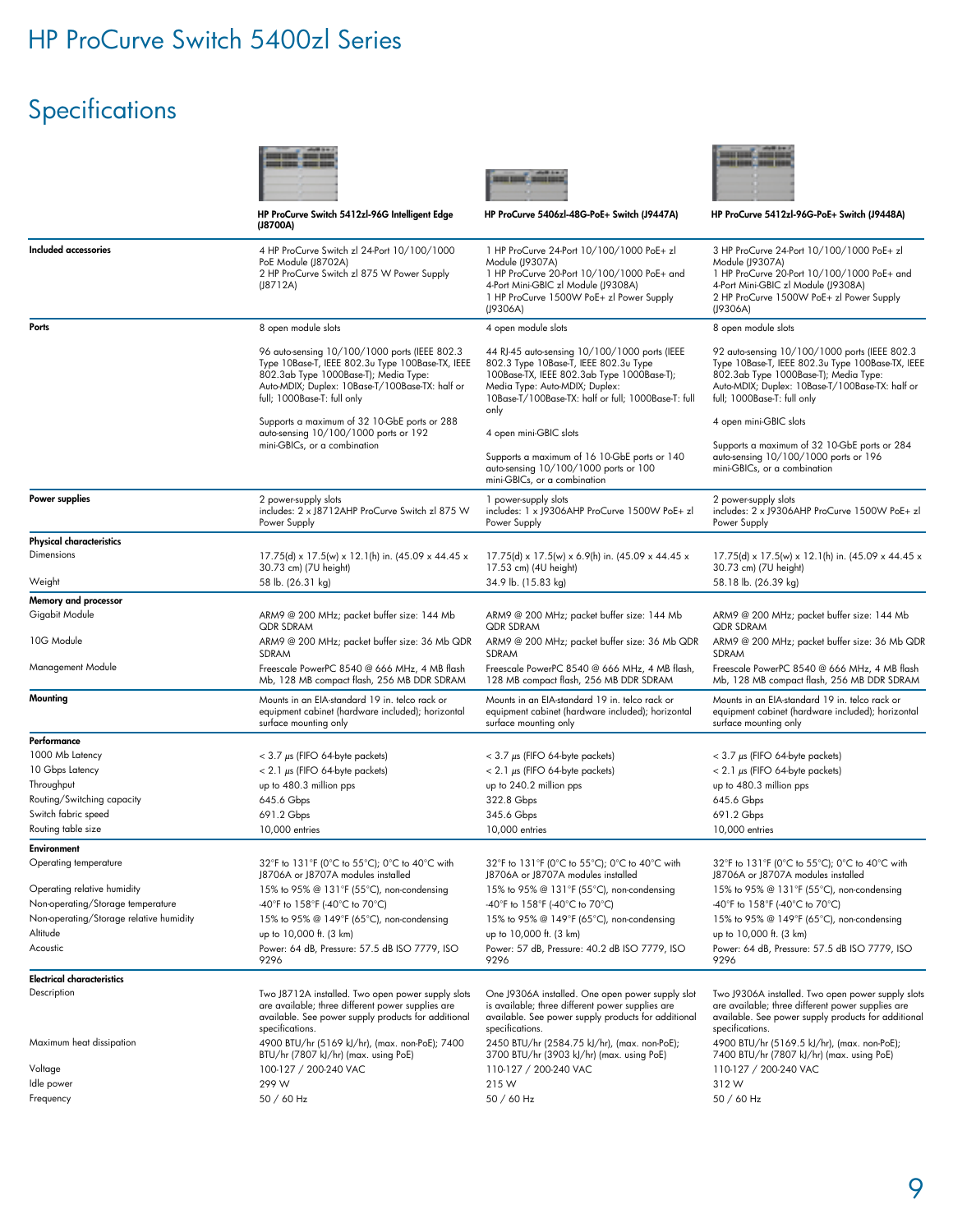# Specifications (continued)

|                                | HP ProCurve Switch 5412zl-96G Intelligent Edge<br>(J8700A)                                                                                                                                                                                                                                                                                                                                                                                                                                                                                                                                                                                                                                                                                                                                                                                                                                                                                                                                                                                                                                                            | HP ProCurve 5406zl-48G-PoE+ Switch (J9447A)                                                                                                                                                                                                                                                                                                                                                                                                                                                                                                                                                                                                                                                                                                                                                                                                                                                                                                                                                                                                                                                                           | HP ProCurve 5412zl-96G-PoE+ Switch (J9448A)                                                                                                                                                                                                                                                                                                                                                                                                                                                                                                                                                                                                                                                                                                                                                                                                                                                                                                                                                                                                                                                                           |
|--------------------------------|-----------------------------------------------------------------------------------------------------------------------------------------------------------------------------------------------------------------------------------------------------------------------------------------------------------------------------------------------------------------------------------------------------------------------------------------------------------------------------------------------------------------------------------------------------------------------------------------------------------------------------------------------------------------------------------------------------------------------------------------------------------------------------------------------------------------------------------------------------------------------------------------------------------------------------------------------------------------------------------------------------------------------------------------------------------------------------------------------------------------------|-----------------------------------------------------------------------------------------------------------------------------------------------------------------------------------------------------------------------------------------------------------------------------------------------------------------------------------------------------------------------------------------------------------------------------------------------------------------------------------------------------------------------------------------------------------------------------------------------------------------------------------------------------------------------------------------------------------------------------------------------------------------------------------------------------------------------------------------------------------------------------------------------------------------------------------------------------------------------------------------------------------------------------------------------------------------------------------------------------------------------|-----------------------------------------------------------------------------------------------------------------------------------------------------------------------------------------------------------------------------------------------------------------------------------------------------------------------------------------------------------------------------------------------------------------------------------------------------------------------------------------------------------------------------------------------------------------------------------------------------------------------------------------------------------------------------------------------------------------------------------------------------------------------------------------------------------------------------------------------------------------------------------------------------------------------------------------------------------------------------------------------------------------------------------------------------------------------------------------------------------------------|
| Notes                          | Idle power is the actual power consumption of the<br>device with no ports connected.<br>Heat dissipation does not include heat dissipated by<br>the PoE-powered devices themselves.                                                                                                                                                                                                                                                                                                                                                                                                                                                                                                                                                                                                                                                                                                                                                                                                                                                                                                                                   | Idle power is the actual power consumption of the<br>device with no ports connected.<br>Heat dissipation does not include heat dissipated by<br>the PoE-powered devices themselves.                                                                                                                                                                                                                                                                                                                                                                                                                                                                                                                                                                                                                                                                                                                                                                                                                                                                                                                                   | Idle power is the actual power consumption of the<br>device with no ports connected.<br>Heat dissipation does not include heat dissipated by<br>the PoE-powered devices themselves.                                                                                                                                                                                                                                                                                                                                                                                                                                                                                                                                                                                                                                                                                                                                                                                                                                                                                                                                   |
| Safety                         | CSA 22.2 No. 60950; UL 60950; IEC 60950; EN<br>60950                                                                                                                                                                                                                                                                                                                                                                                                                                                                                                                                                                                                                                                                                                                                                                                                                                                                                                                                                                                                                                                                  | CSA 22.2 No. 60950; UL 60950; IEC 60950; EN<br>60950                                                                                                                                                                                                                                                                                                                                                                                                                                                                                                                                                                                                                                                                                                                                                                                                                                                                                                                                                                                                                                                                  | CSA 22.2 No. 60950; UL 60950; IEC 60950; EN<br>60950                                                                                                                                                                                                                                                                                                                                                                                                                                                                                                                                                                                                                                                                                                                                                                                                                                                                                                                                                                                                                                                                  |
| <b>Emissions</b>               | FCC Class A; VCCI Class A; EN 55022/CISPR 22<br>Class A                                                                                                                                                                                                                                                                                                                                                                                                                                                                                                                                                                                                                                                                                                                                                                                                                                                                                                                                                                                                                                                               | FCC Class A; VCCI Class A; EN 55022/CISPR 22<br>Class A                                                                                                                                                                                                                                                                                                                                                                                                                                                                                                                                                                                                                                                                                                                                                                                                                                                                                                                                                                                                                                                               | FCC Class A; VCCI Class A; EN 55022/CISPR 22<br>Class A                                                                                                                                                                                                                                                                                                                                                                                                                                                                                                                                                                                                                                                                                                                                                                                                                                                                                                                                                                                                                                                               |
| Immunity                       |                                                                                                                                                                                                                                                                                                                                                                                                                                                                                                                                                                                                                                                                                                                                                                                                                                                                                                                                                                                                                                                                                                                       |                                                                                                                                                                                                                                                                                                                                                                                                                                                                                                                                                                                                                                                                                                                                                                                                                                                                                                                                                                                                                                                                                                                       |                                                                                                                                                                                                                                                                                                                                                                                                                                                                                                                                                                                                                                                                                                                                                                                                                                                                                                                                                                                                                                                                                                                       |
| EN                             | EN 55024, CISPR 24                                                                                                                                                                                                                                                                                                                                                                                                                                                                                                                                                                                                                                                                                                                                                                                                                                                                                                                                                                                                                                                                                                    | EN 55024, CISPR 24                                                                                                                                                                                                                                                                                                                                                                                                                                                                                                                                                                                                                                                                                                                                                                                                                                                                                                                                                                                                                                                                                                    | EN 55024, CISPR 24                                                                                                                                                                                                                                                                                                                                                                                                                                                                                                                                                                                                                                                                                                                                                                                                                                                                                                                                                                                                                                                                                                    |
| ESD                            | IEC 61000-4-2; 4 kV CD, 8 kV AD                                                                                                                                                                                                                                                                                                                                                                                                                                                                                                                                                                                                                                                                                                                                                                                                                                                                                                                                                                                                                                                                                       | IEC 61000-4-2; 4 kV CD, 8 kV AD                                                                                                                                                                                                                                                                                                                                                                                                                                                                                                                                                                                                                                                                                                                                                                                                                                                                                                                                                                                                                                                                                       | IEC 61000-4-2; 4 kV CD, 8 kV AD                                                                                                                                                                                                                                                                                                                                                                                                                                                                                                                                                                                                                                                                                                                                                                                                                                                                                                                                                                                                                                                                                       |
| Radiated                       | IEC 61000-4-3; 3 V/m                                                                                                                                                                                                                                                                                                                                                                                                                                                                                                                                                                                                                                                                                                                                                                                                                                                                                                                                                                                                                                                                                                  | IEC 61000-4-3; 3 V/m                                                                                                                                                                                                                                                                                                                                                                                                                                                                                                                                                                                                                                                                                                                                                                                                                                                                                                                                                                                                                                                                                                  | IEC 61000-4-3; 3 V/m                                                                                                                                                                                                                                                                                                                                                                                                                                                                                                                                                                                                                                                                                                                                                                                                                                                                                                                                                                                                                                                                                                  |
| EFT/Burst                      | IEC 61000-4-4; 1.0 kV (power line), 0.5 kV (signal<br>line)                                                                                                                                                                                                                                                                                                                                                                                                                                                                                                                                                                                                                                                                                                                                                                                                                                                                                                                                                                                                                                                           | IEC 61000-4-4; 1.0 kV (power line), 0.5 kV (signal<br>line)                                                                                                                                                                                                                                                                                                                                                                                                                                                                                                                                                                                                                                                                                                                                                                                                                                                                                                                                                                                                                                                           | IEC 61000-4-4; 1.0 kV (power line), 0.5 kV (signal<br>line)                                                                                                                                                                                                                                                                                                                                                                                                                                                                                                                                                                                                                                                                                                                                                                                                                                                                                                                                                                                                                                                           |
| Surge                          | IEC 61000-4-5; 1 kV/2 kV AC                                                                                                                                                                                                                                                                                                                                                                                                                                                                                                                                                                                                                                                                                                                                                                                                                                                                                                                                                                                                                                                                                           | IEC 61000-4-5; 1 kV/2 kV AC                                                                                                                                                                                                                                                                                                                                                                                                                                                                                                                                                                                                                                                                                                                                                                                                                                                                                                                                                                                                                                                                                           | IEC 61000-4-5; 1 kV/2 kV AC                                                                                                                                                                                                                                                                                                                                                                                                                                                                                                                                                                                                                                                                                                                                                                                                                                                                                                                                                                                                                                                                                           |
| Conducted                      | IEC 61000-4-6; 3 V                                                                                                                                                                                                                                                                                                                                                                                                                                                                                                                                                                                                                                                                                                                                                                                                                                                                                                                                                                                                                                                                                                    | IEC 61000-4-6; 3 V                                                                                                                                                                                                                                                                                                                                                                                                                                                                                                                                                                                                                                                                                                                                                                                                                                                                                                                                                                                                                                                                                                    | IEC 61000-4-6; 3 V                                                                                                                                                                                                                                                                                                                                                                                                                                                                                                                                                                                                                                                                                                                                                                                                                                                                                                                                                                                                                                                                                                    |
| Power frequency magnetic field | IEC 61000-4-8; 1 A/m, 50 or 60 Hz                                                                                                                                                                                                                                                                                                                                                                                                                                                                                                                                                                                                                                                                                                                                                                                                                                                                                                                                                                                                                                                                                     | IEC 61000-4-8; 1 A/m, 50 or 60 Hz                                                                                                                                                                                                                                                                                                                                                                                                                                                                                                                                                                                                                                                                                                                                                                                                                                                                                                                                                                                                                                                                                     | IEC 61000-4-8; 1 A/m, 50 or 60 Hz                                                                                                                                                                                                                                                                                                                                                                                                                                                                                                                                                                                                                                                                                                                                                                                                                                                                                                                                                                                                                                                                                     |
| Voltage dips and interruptions | IEC 61000-4-11; >95% reduction, 0.5 period; 30%<br>reduction, 25 periods                                                                                                                                                                                                                                                                                                                                                                                                                                                                                                                                                                                                                                                                                                                                                                                                                                                                                                                                                                                                                                              | IEC 61000-4-11; >95% reduction, 0.5 period; 30%<br>reduction, 25 periods                                                                                                                                                                                                                                                                                                                                                                                                                                                                                                                                                                                                                                                                                                                                                                                                                                                                                                                                                                                                                                              | IEC 61000-4-11; >95% reduction, 0.5 period; 30%<br>reduction, 25 periods                                                                                                                                                                                                                                                                                                                                                                                                                                                                                                                                                                                                                                                                                                                                                                                                                                                                                                                                                                                                                                              |
| Harmonics                      | EN 61000-3-2, IEC 61000-3-2                                                                                                                                                                                                                                                                                                                                                                                                                                                                                                                                                                                                                                                                                                                                                                                                                                                                                                                                                                                                                                                                                           | EN 61000-3-2, IEC 61000-3-2                                                                                                                                                                                                                                                                                                                                                                                                                                                                                                                                                                                                                                                                                                                                                                                                                                                                                                                                                                                                                                                                                           | EN 61000-3-2, IEC 61000-3-2                                                                                                                                                                                                                                                                                                                                                                                                                                                                                                                                                                                                                                                                                                                                                                                                                                                                                                                                                                                                                                                                                           |
| Flicker                        | EN 61000-3-3, IEC 61000-3-3                                                                                                                                                                                                                                                                                                                                                                                                                                                                                                                                                                                                                                                                                                                                                                                                                                                                                                                                                                                                                                                                                           | EN 61000-3-3, IEC 61000-3-3                                                                                                                                                                                                                                                                                                                                                                                                                                                                                                                                                                                                                                                                                                                                                                                                                                                                                                                                                                                                                                                                                           | EN 61000-3-3, IEC 61000-3-3                                                                                                                                                                                                                                                                                                                                                                                                                                                                                                                                                                                                                                                                                                                                                                                                                                                                                                                                                                                                                                                                                           |
| Management                     | HP ProCurve Manager Plus; HP ProCurve Manager<br>(included); command-line interface; Web browser;<br>configuration menu; out-of-band management (serial<br>RS-232C)                                                                                                                                                                                                                                                                                                                                                                                                                                                                                                                                                                                                                                                                                                                                                                                                                                                                                                                                                   | HP ProCurve Manager Plus; HP ProCurve Manager<br>(included); command-line interface; Web browser;<br>configuration menu; out-of-band management (serial<br>RS-232C)                                                                                                                                                                                                                                                                                                                                                                                                                                                                                                                                                                                                                                                                                                                                                                                                                                                                                                                                                   | HP ProCurve Manager Plus; HP ProCurve Manager<br>(included); command-line interface; Web browser;<br>configuration menu; out-of-band management (serial<br>RS-232C)                                                                                                                                                                                                                                                                                                                                                                                                                                                                                                                                                                                                                                                                                                                                                                                                                                                                                                                                                   |
| <b>Notes</b>                   | When using mini-GBICs with this product,<br>mini-GBICs with revision "B" or later (product<br>number ends with the letter "B" or later, e.g.,<br>J4858B, J4859C) are required.                                                                                                                                                                                                                                                                                                                                                                                                                                                                                                                                                                                                                                                                                                                                                                                                                                                                                                                                        | When using mini-GBICs with this product,<br>mini-GBICs with revision "B" or later (product<br>number ends with the letter "B" or later, e.g.,<br>J4858B, J4859C) are required.                                                                                                                                                                                                                                                                                                                                                                                                                                                                                                                                                                                                                                                                                                                                                                                                                                                                                                                                        | When using mini-GBICs with this product,<br>mini-GBICs with revision "B" or later (product<br>number ends with the letter "B" or later, e.g.,<br>J4858B, J4859C) are required.                                                                                                                                                                                                                                                                                                                                                                                                                                                                                                                                                                                                                                                                                                                                                                                                                                                                                                                                        |
| Services                       | 3-year, 4-hour onsite, 13x5 coverage for hardware<br>(UE253E)<br>3-year, 4-hour onsite, 24x7 coverage for hardware<br>(UE254E)<br>3-year, 4-hour onsite, 24x7 coverage for hardware,<br>24x7 software phone support (UE255E)<br>3-year, 24x7 SW phone support, software updates<br>(UF788E)<br>Installation with minimum configuration,<br>system-based pricing (U4828E)<br>Installation with HP-provided configuration,<br>system-based pricing (U4832E)<br>4-year, 4-hour onsite, 13x5 coverage for hardware<br>(UR916E)<br>4-year, 4-hour onsite, 24x7 coverage for hardware<br>(UR917E)<br>4-year, 4-hour onsite, 24x7 coverage for hardware,<br>24x7 software phone (UR918E)<br>4-year, 24x7 SW phone support, software updates<br>(UR919E)<br>5-year, 4-hour onsite, 13x5 coverage for hardware<br>(UR920E)<br>5-year, 4-hour onsite, 24x7 coverage for hardware<br>(UR921E)<br>5-year, 4-hour onsite, 24x7 coverage for hardware,<br>24x7 software phone (UR922E)<br>5-year, 24x7 SW phone support, software updates<br>(UR923E)<br>Refer to the HP website at<br>www.procurve.com/services for details on the | 3-year, 4-hour onsite, 13x5 coverage for hardware<br>(UE250E)<br>3-year, 4-hour onsite, 24x7 coverage for hardware<br>(UE251E)<br>3-year, 4-hour onsite, 24x7 coverage for hardware,<br>24x7 software phone support (UE252E)<br>3-year, 24x7 SW phone support, software updates<br>(UF786E)<br>Installation with minimum configuration,<br>system-based pricing (U4828E)<br>Installation with HP-provided configuration,<br>system-based pricing (U4832E)<br>4-year, 4-hour onsite, 13x5 coverage for hardware<br>(UR900E)<br>4-year, 4-hour onsite, 24x7 coverage for hardware<br>(UR901E)<br>4-year, 4-hour onsite, 24x7 coverage for hardware,<br>24x7 software phone (UR902E)<br>4-year, 24x7 SW phone support, software updates<br>(UR903E)<br>5-year, 4-hour onsite, 13x5 coverage for hardware<br>(UR904E)<br>5-year, 4-hour onsite, 24x7 coverage for hardware<br>(UR905E)<br>5-year, 4-hour onsite, 24x7 coverage for hardware,<br>24x7 software phone (UR906E)<br>5-year, 24x7 SW phone support, software updates<br>(UR907E)<br>Refer to the HP website at<br>www.procurve.com/services for details on the | 3-year, 4-hour onsite, 13x5 coverage for hardware<br>(UE253E)<br>3-year, 4-hour onsite, 24x7 coverage for hardware<br>(UE254E)<br>3-year, 4-hour onsite, 24x7 coverage for hardware,<br>24x7 software phone support (UE255E)<br>3-year, 24x7 SW phone support, software updates<br>(UF788E)<br>Installation with minimum configuration,<br>system-based pricing (U4828E)<br>Installation with HP-provided configuration,<br>system-based pricing (U4832E)<br>4-year, 4-hour onsite, 13x5 coverage for hardware<br>(UR916E)<br>4-year, 4-hour onsite, 24x7 coverage for hardware<br>(UR917E)<br>4-year, 4-hour onsite, 24x7 coverage for hardware,<br>24x7 software phone (UR918E)<br>4-year, 24x7 SW phone support, software updates<br>(UR919E)<br>5-year, 4-hour onsite, 13x5 coverage for hardware<br>(UR920E)<br>5-year, 4-hour onsite, 24x7 coverage for hardware<br>(UR921E)<br>5-year, 4-hour onsite, 24x7 coverage for hardware,<br>24x7 software phone (UR922E)<br>5-year, 24x7 SW phone support, software updates<br>(UR923E)<br>Refer to the HP website at<br>www.procurve.com/services for details on the |
|                                | service-level descriptions and product numbers. For<br>details about services and response times in your<br>area, please contact your local HP sales office.                                                                                                                                                                                                                                                                                                                                                                                                                                                                                                                                                                                                                                                                                                                                                                                                                                                                                                                                                          | service-level descriptions and product numbers. For<br>details about services and response times in your<br>area, please contact your local HP sales office.                                                                                                                                                                                                                                                                                                                                                                                                                                                                                                                                                                                                                                                                                                                                                                                                                                                                                                                                                          | service-level descriptions and product numbers. For<br>details about services and response times in your<br>area, please contact your local HP sales office.                                                                                                                                                                                                                                                                                                                                                                                                                                                                                                                                                                                                                                                                                                                                                                                                                                                                                                                                                          |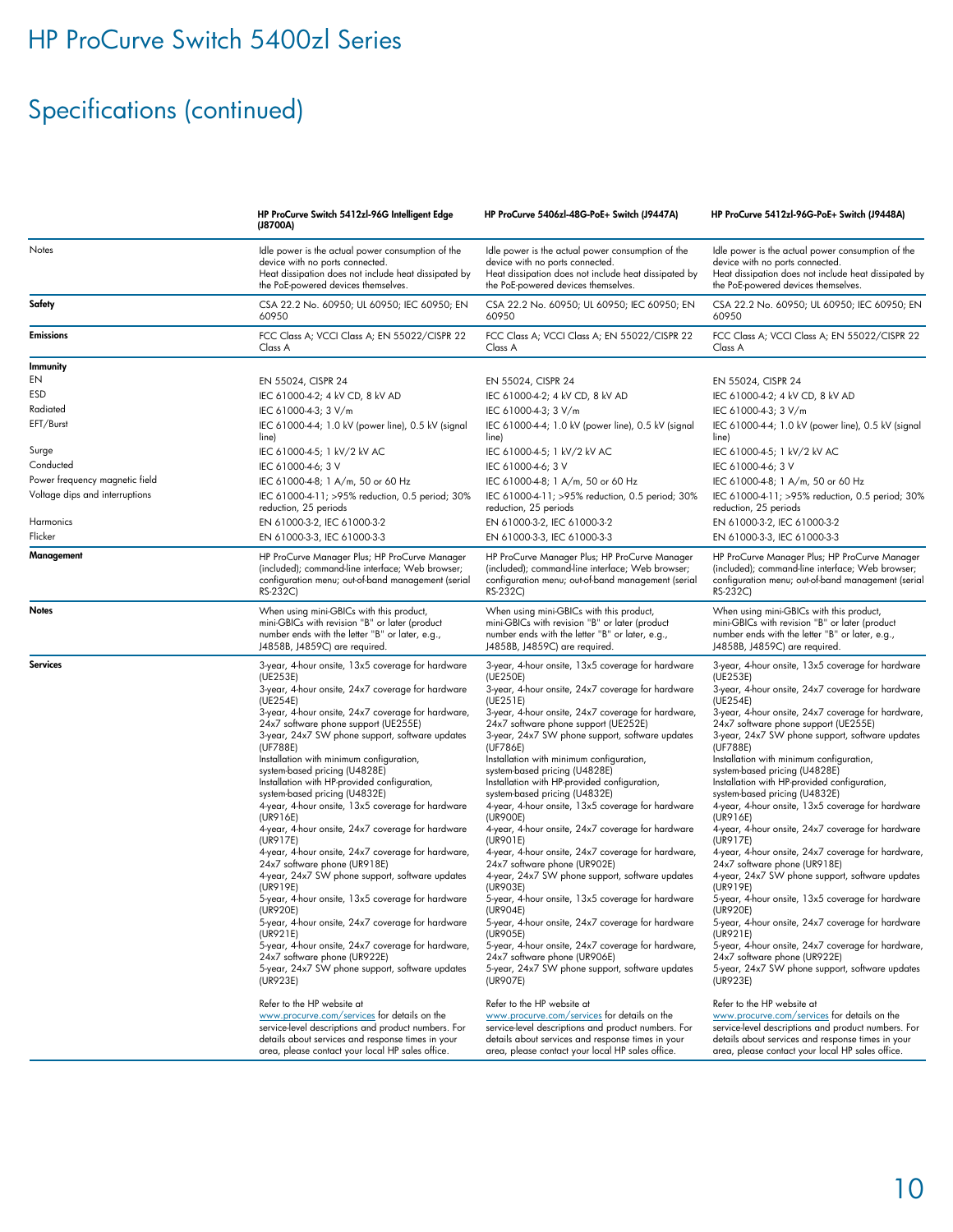## Specifications (continued)

**Standards and protocols** (applies to all products in series)

#### HP ProCurve Switch 5412zl-96G Intelligent Edge (J8700A)

IEEE 802.1ad Q-in-Q (Premium License) IEEE 802.1AX-2008 Link Aggregation IEEE 802.1D MAC Bridges IEEE 802.1p Priority IEEE 802.1Q VLANs

IEEE 802.1s Multiple Spanning Trees IEEE 802.1v VLAN classification by Protocol and

IEEE 802.3af Power over Ethernet IEEE 802.3x Flow Control RFC 768 UDP

RFC 783 TFTP Protocol (revision 2)

RFC 1350 TFTP Protocol (revision 2)

RFC 2548 (MS-RAS-Vendor only)

IEEE 802.1w Rapid Reconfiguration of Spanning

IEEE 802.3ad Link Aggregation Control Protocol

**Device management** RFC 1591 DNS (client) HTML and telnet management **General protocols**

Port

Tree

(LACP)

RFC 792 ICMP RFC 793 TCP RFC 826 ARP RFC 854 TELNET RFC 868 Time Protocol RFC 951 BOOTP RFC 1058 RIPv1

RFC 1519 CIDR RFC 1542 BOOTP Extensions

RFC 2131 DHCP RFC 2453 RIPv2

RFC 4601 Draft 10 PIM Sparse Mode (Premium License)

#### **IPv6**

RFC 1981 IPv6 Path MTU Discovery RFC 2375 IPv6 Multicast Address Assignments RFC 2460 IPv6 Specification RFC 2464 Transmission of IPv6 over Ethernet Networks RFC 2710 Multicast Listener Discovery (MLD) for IPv6 RFC 2925 Definitions of Managed Objects for Remote Ping, Traceroute, and Lookup Operations (Ping only) RFC 3019 MLDv1 MIB RFC 3315 DHCPv6 (client and relay) RFC 3484 Default Address Selection for IPv6 RFC 3587 IPv6 Global Unicast Address Format RFC 3596 DNS Extension for IPv6 RFC 3810 MLDv2 (host joins only) RFC 4022 MIB for TCP RFC 4113 MIB for UDP RFC 4251 SSHv6 Architecture RFC 4252 SSHv6 Authentication RFC 4253 SSHv6 Transport Layer RFC 4254 SSHv6 Connection RFC 4291 IP Version 6 Addressing Architecture RFC 4293 MIB for IP RFC 4294 IPv6 Node Requirements RFC 4419 Key Exchange for SSH RFC 4443 ICMPv6 RFC 4541 IGMP & MLD Snooping Switch RFC 4861 IPv6 Neighbor Discovery RFC 4862 IPv6 Stateless Address Auto-configuration RFC 5095 Deprecation of Type 0 Routing Headers RFC 5340 OSPFv3 for IPv6 (Premium License) RFC 5453 Reserved IPv6 Interface Identifiers RFC 5722 Handling of Overlapping IPv6 Fragments **MIBs** RFC 1213 MIB II RFC 1493 Bridge MIB

### HP ProCurve 5406zl-48G-PoE+ Switch (J9447A) HP ProCurve 5412zl-96G-PoE+ Switch (J9448A)

RFC 1724 RIPv2 MIB RFC 1850 OSPFv2 MIB RFC 2021 RMONv2 MIB RFC 2096 IP Forwarding Table MIB RFC 2613 SMON MIB RFC 2618 RADIUS Client MIB RFC 2620 RADIUS Accounting MIB RFC 2665 Ethernet-Like-MIB RFC 2668 802.3 MAU MIB RFC 2674 802.1p and IEEE 802.1Q Bridge MIB RFC 2737 Entity MIB (Version 2) RFC 2787 VRRP MIB RFC 2863 The Interfaces Group MIB RFC 2925 Ping MIB

### **Network management**

IEEE 802.1AB Link Layer Discovery Protocol (LLDP) RFC 2819 Four groups of RMON: 1 (statistics), 2 (history), 3 (alarm) and 9 (events) RFC 3176 sFlow ANSI/TIA-1057 LLDP Media Endpoint Discovery (LLDP-MED) SNMPv1/v2c/v3 XRMON

### **OSPF**

RFC 2328 OSPFv2 (Premium License) RFC 3101 OSPF NSSA RFC 5340 OSPFv3 for IPv6 (Premium License)

#### **QoS/Cos**

RFC 2474 DiffServ Precedence, including 8 queues/port RFC 2597 DiffServ Assured Forwarding (AF) RFC 2598 DiffServ Expedited Forwarding (EF)

#### **Security**

IEEE 802.1X Port Based Network Access Control

RFC 1492 TACACS+ RFC 2865 RADIUS (client only)

RFC 2866 RADIUS Accounting

Secure Sockets Layer (SSL)

SSHv1/SSHv2 Secure Shell

RFC 3376 IGMPv3 (host joins only)

RFC 2030 Simple Network Time Protocol (SNTP) v4 RFC 3046 DHCP Relay Agent Information Option RFC 3576 Ext to RADIUS (CoA only) RFC 3768 VRRP (Premium License) RFC 4675 RADIUS VLAN & Priority UDLD (Uni-directional Link Detection) in IPv6

### **IP multicast**

RFC 3973 Draft 2 PIM Dense Mode (Premium License)